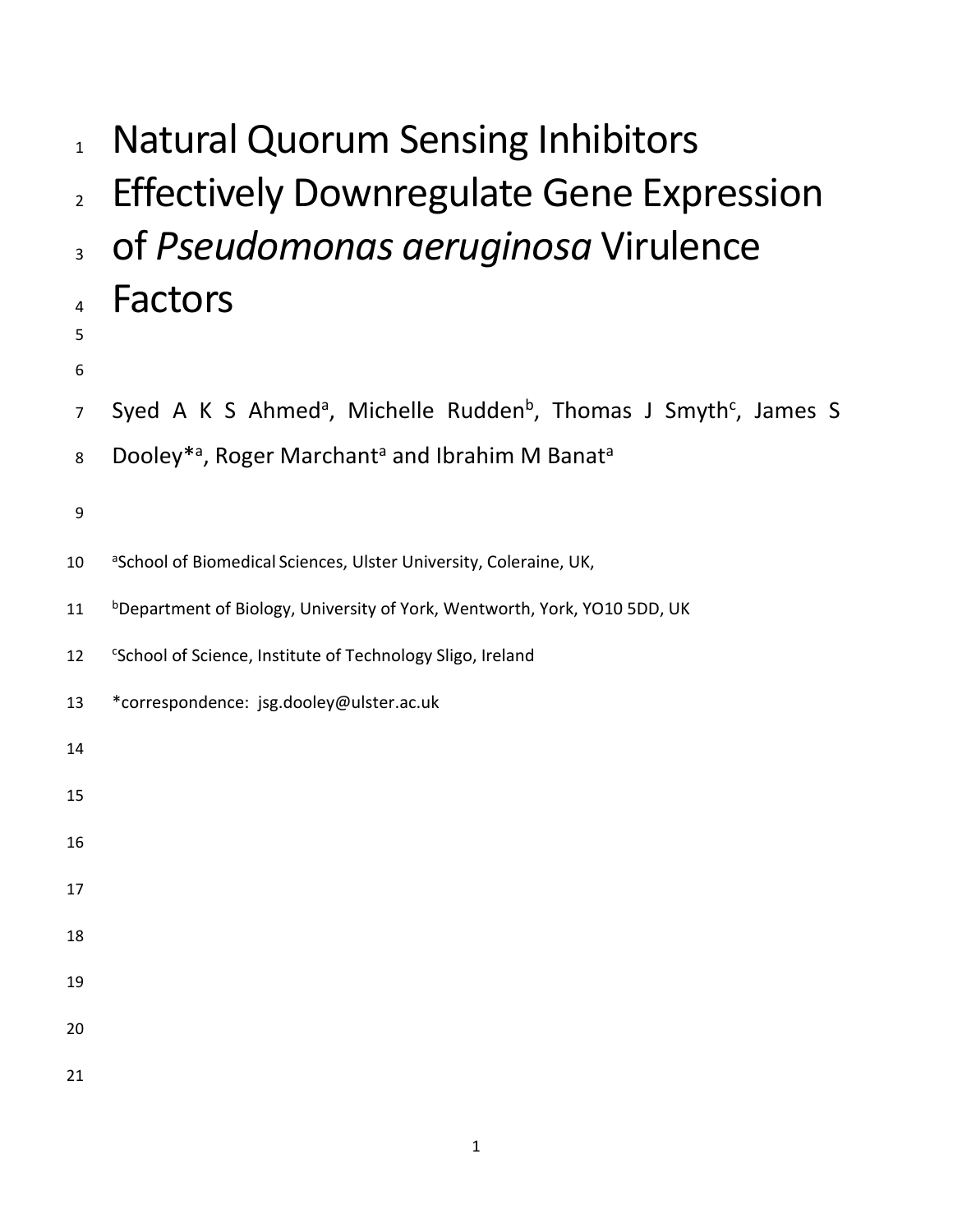#### **ABSTRACT**

23 At present anti-virulence drugs are being considered as potential therapeutic alternatives and/or 24 adjuvants to currently failing antibiotics. These drugs do not kill bacteria but inhibit virulence factors essential for establishing infection and pathogenesis through targeting non-essential metabolic pathways reducing the selective pressure to develop resistance. We investigated the effect of naturally isolated plant compounds on the repression of the quorum sensing (QS) system which is linked to virulence/pathogenicity in *Pseudomonas aeruginosa*. Our results show that *trans*-cinnamaldehyde (CA) and salicylic acid (SA) significantly inhibit expression of QS regulatory and virulence genes in *P. aeruginosa* PAO1 at sub-inhibitory levels without any bactericidal effect. CA effectively downregulated both the *las* and *rhl* QS systems with *lasI* and *lasR* levels inhibited by 13- and 7-fold respectively compared to 3- and 2-fold reductions with SA treatment, during the stationary growth phase. The QS inhibitors (QSI) also reduced the production of extracellular virulence factors with CA reducing protease, elastase and pyocyanin by 65%, 22% and 32%, respectively. The QSIs significantly reduced biofilm formation and concomitantly with repressed rhamnolipid gene expression, only trace amount of extracellular rhamnolipids were detected. The QSIs did not completely inhibit virulence factor expression and production but their administration significantly lowered the virulence phenotypes at both the transcriptional and extracellular level. This study shows the significant inhibitory effect of natural plant derived compounds on the repression of QS systems in *P. aeruginosa*.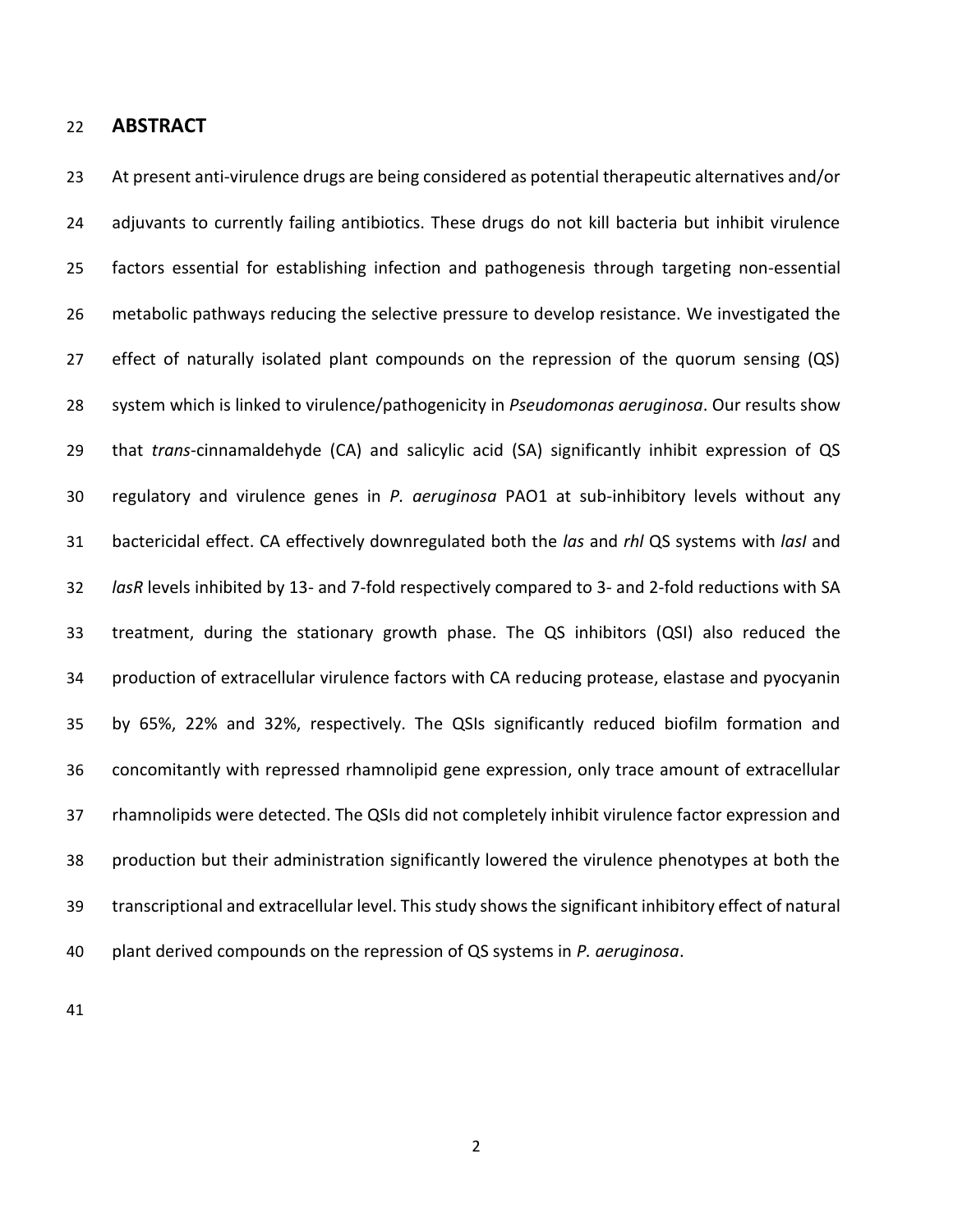#### **Keywords**

 Trans-cinnamaldehyde, salicylic acid, quorum sensing, quorum sensing inhibitor, *Pseudomonas aeruginosa*

# **INTRODUCTION**

 A review commissioned by the UK government in 2014 (https://amr-review.org/) predicted that there will be more deaths in the world due to antimicrobial resistance (AMR) than cancer by the year 2050. Antibiotic usage creates an evolutionary stress response in the bacterial population that, over time leads to the emergence of resistant strains. Extensive use of antibiotics coupled with the diminished pipeline of new antibiotics has seen a rapid evolution of resistance that has culminated in the development of multi-drug resistant pathogens that are extremely difficult to treat.

 *Pseudomonas aeruginosa*, a Gram-negative opportunistic pathogen is prevalent in immunocompromised patients suffering from cystic fibrosis (CF) and human immunodeficiency virus (HIV). These bacteria are notorious biofilm producers. The biofilm provides a stratified environment with the core being more anoxic with low bacterial growth and metabolic rates. These metabolically inactive biofilm cells are resistant to the β-lactam antibiotics (Anwar and Costerton 1990, Werner et al 2004) ciprofloxacin, tetracycline and tobramycin (Brown et al 1988). The biofilm layer also acts as a diffusion barrier reducing the rate of antibiotic penetration, preventing sufficient accumulation of antibiotics and allowing time for expression of resistance genes (Jefferson et al 2005). In CF, *P. aeruginosa* forms biofilms and readily adapts to the lung environment eventually leading to prolonged inflammation and chronic lung infections that are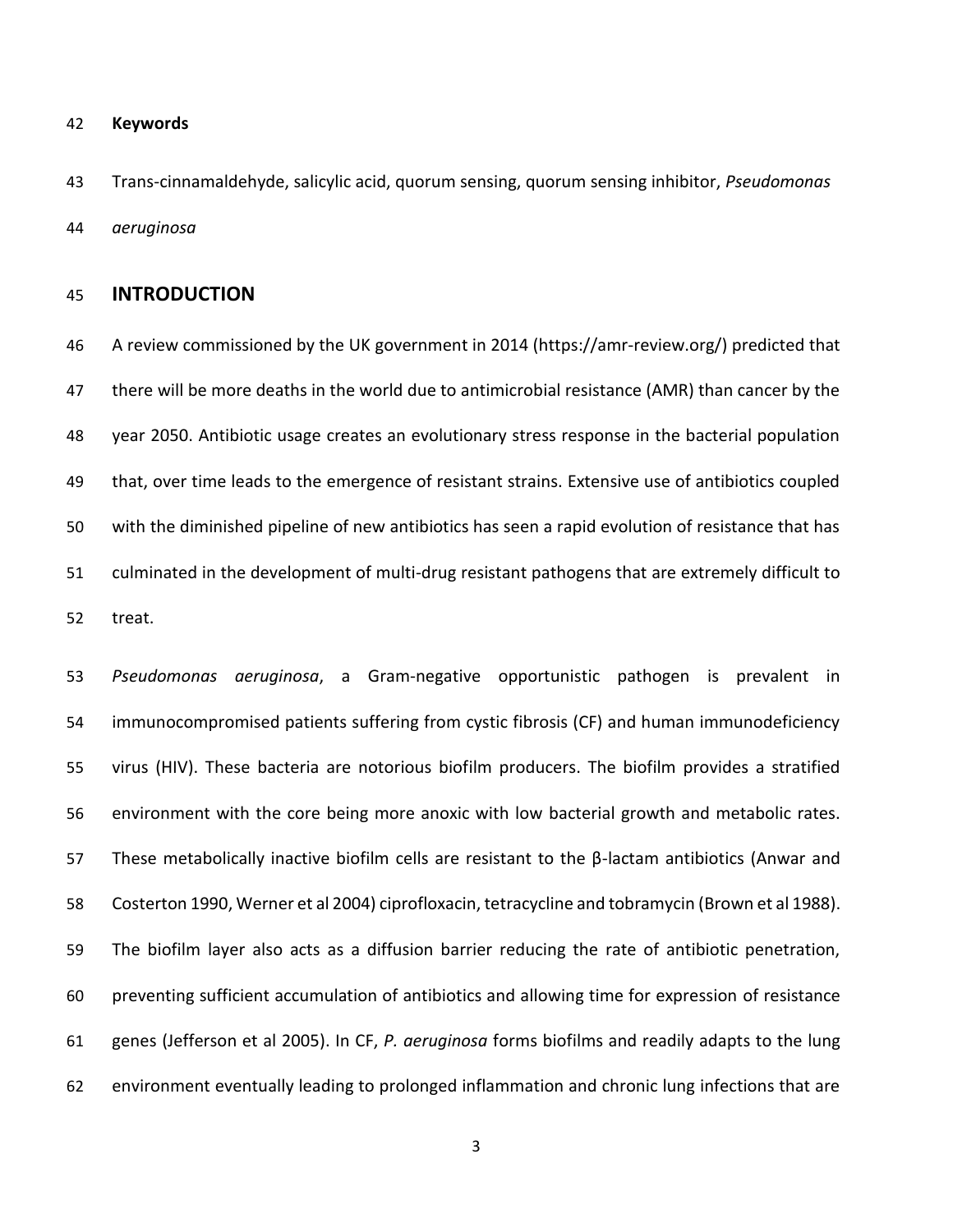very difficult to treat using conventional antibiotic methods. In addition, the presence of inducible (MexXY) and constitutive (MexAB-OprM) efflux pumps and the poor permeability of the outer membrane also contribute to the reduced susceptibility of *P. aeruginosa* to a broad range of antibiotics (Aghazadeh et al 2014, Lopez-Causape et al 2017). Effective treatment of *P. aeruginosa* is therefore becoming increasingly challenging with the bacterium showing resistance to even the third and the fourth generations of carbapenems and cephalosporins (Luna et al 2013, Patel et al 2014). Therefore, it has become critical to find alternative therapies to successfully clear *P. aeruginosa* infections.

 *P. aeruginosa* produces a variety of virulence factors, in a coordinated system, that are reported to enable host colonisation and adaptation (Valderrey et al 2010, Gellatly and Hancock 2013, Sousa and Pereira 2014). These virulence factors include the production of biofilm, pyocyanin, elastase and rhamnolipid and are under the control of a cell density dependent signalling regulation known as quorum sensing (QS) (Stover et al 2000, Lee and Zhang 2014, Sousa and Pereira 2014) The canonical QS system in *P. aeruginosa* includes the *las* and the *rhl* systems both consisting of Lux-I type synthases (LasI and RhlI) which produce specific acyl homoserine lactone 78 (AHL) molecules, N-(3-oxododecanoyl)-L-homoserine lactone (3-oxo-C<sub>12</sub>-HSL) and N-butanoyl-L-79 homoserine lactone  $(C_4$ -HSL). At sufficiently high bacterial concentrations, these AHL molecules then bind to the Lux-R type receptors (LasR and RhlR) to form transcriptional activation complexes which regulate the transcription of various genes involved with virulence of *P. aeruginosa* (Papenfort and Bassler 2016).

83 Interfering with this QS system through application of QS inhibitors (QSI) is a novel therapeutic 84 target that has shown to effectively reduce virulence in opportunistic pathogens. The disruption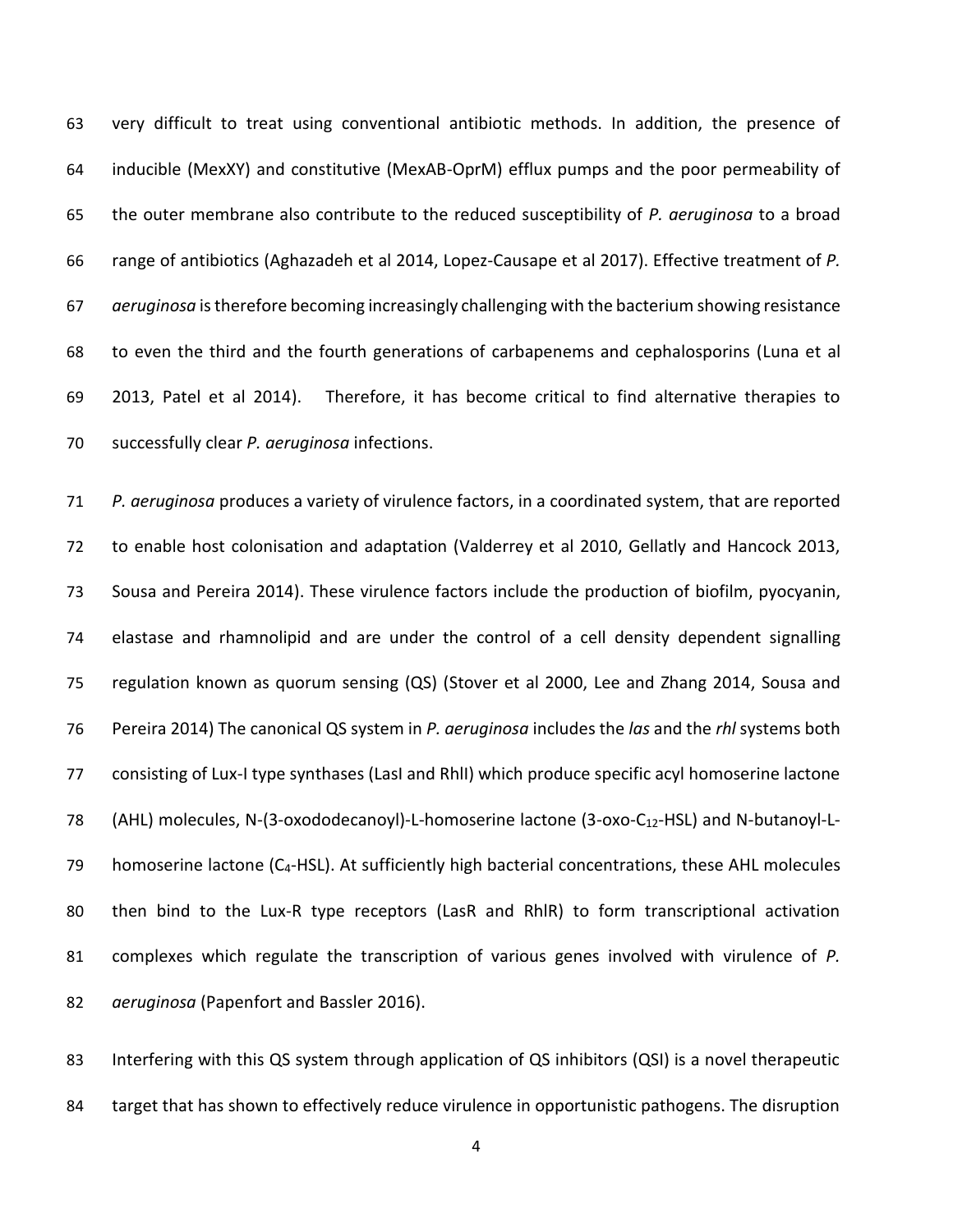of QS communication can be achieved through the enzymatic degradation of AHL molecules by lactonases, acylases and oxidoreductases or by using small structural molecules that inhibit the QS signal molecule from binding to its cognate regulatory protein (Morohoshi et al 2009, Kalia 2013, Kisch et al 2014, Gupta et al 2015). A synthetic derivative of a furanone, compound C30 (C30F), has been shown to supress bacterial QS in mice lung models through interference with AHL production (Wu et al 2004) and through attenuation of QS regulated production of virulence factors (Henter et al 2003). In the recent past, a range of plant compounds have shown to be effective as anti-QS and anti-biofilm agents (Musthafa et al 2010, Jayelakshmi et al 2016, Ouyang et al 2016, Luo et al 2017). Kim et al. (2015), using an *in silico* approach, predicted that natural gingerol could bind to the QS regulator LasR protein. They then demonstrated, using standard assays, a decrease in production of several virulence factors and biofilm formation following exposure to gingerol, consistent with interference of the binding of the cognate signal molecule, 97 3-oxo-C<sub>12</sub>-HSL, to LasR. Moreover, access to crystal structure of LasI (Gould et al 2004) and LasR (Bottomley et al 2007) along with the availability of computer-aided programs like structure based virtual screening (SB-VS) and molecular docking have been useful in identifying more compounds with potential anti-QS abilities.

 A SB-VS experiment unlocked six drugs with LasR structural similarity including salicylic acid (SA), nifuroxazide, and chlorzoxazone (Yang et al 2009). These compounds were able to significantly inhibit QS gene expression and phenotypes in *P. aeruginosa*. In another study, molecular docking results showed that a plant compound, trans-cinnamaldehyde (CA), was able to interact with the 105 LasI substrate binding sites by forming hydrophobic and  $π$ -π bonds with Phenylalanine- 27 and 105, Tryptophan-33 and a hydrogen bond with Arginine-30 in the LasI synthase (Chang et al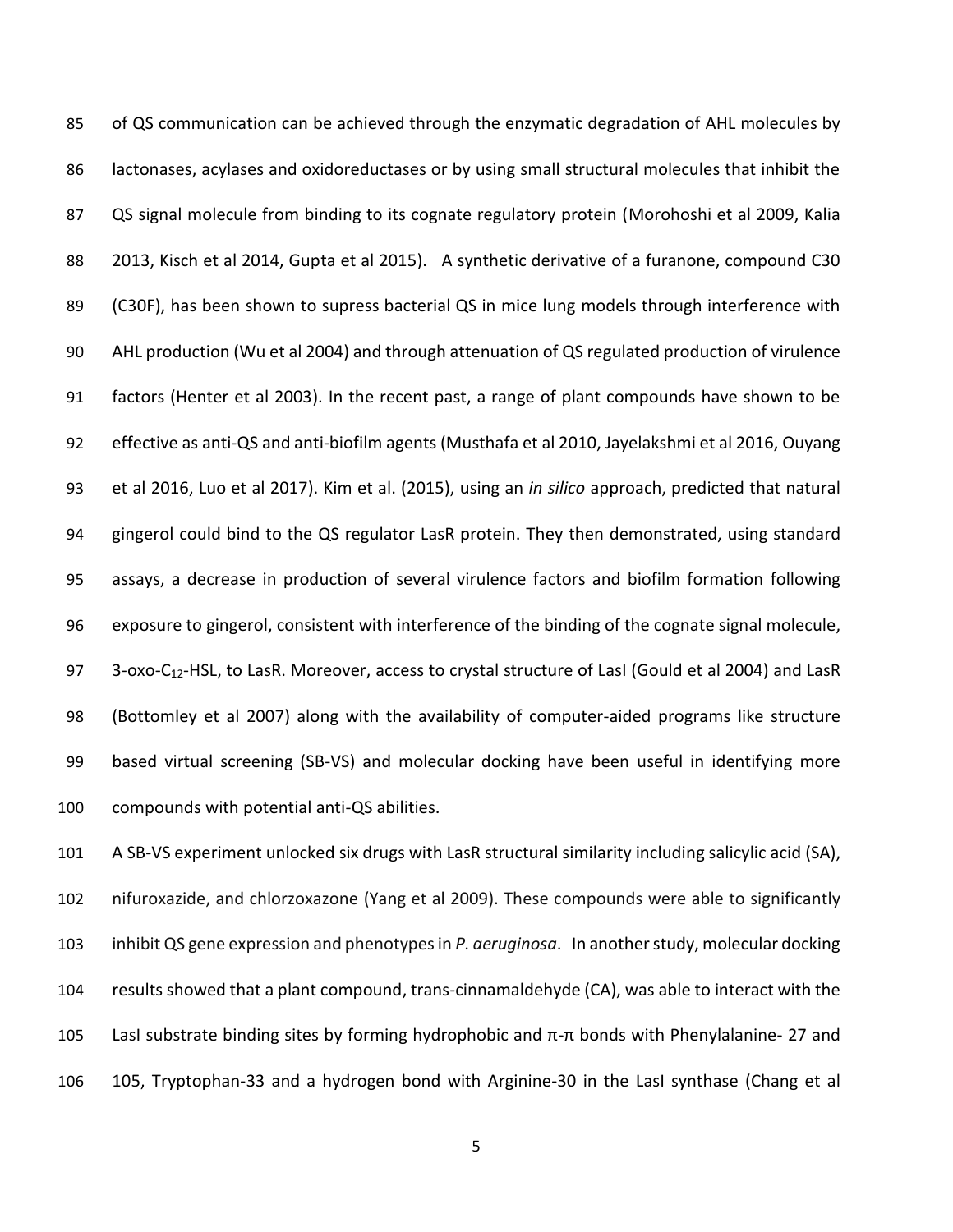2014). Since QS is related to several virulence mechanisms in *P. aeruginosa*, therefore the ability of compounds like SA and CA to interfere with the QS system can open the possibility of utilizing these as effective anti-QS agents for controlling the pathogenic phenotypes of *P. aeruginosa*.

 QS system allows bacteria to adapt to changing environmental conditions at the population level, with the adaptation mediated at the transcriptional level via regulated expression of the QS genes in response to metabolic and environmental stimuli (Wagner et al 2003, Scott and Hwa 2011). Understanding the transcriptional expression of the QS genes is therefore essential for understanding the physiology of the cell under QS inhibitory conditions. The current information on the ability of CA and SA to reduce QS activity in *P. aeruginosa* is very limited and has been mostly acquired through crude estimations of virulence proteins or by using high throughput microarray analysis for identifying changes to gene expression (Prithiviraj et al 2005, Yang et al 2009). Therefore, in this study we have used a very robust and MIQE (minimum information for publication of quantitative real-time PCR experiments) compliant reverse transcription- quantitative PCR (RT-qPCR) assay, a gold standard for low-medium throughput quantitative expression analysis, to study the changes in transcriptomic profiles when *P. aeruginosa* is subjected to CA and SA treatments at sub-inhibitory concentrations. To correlate the effects of the gene expression on the phenotypic profiles following QSI treatment, the QS regulated virulence factors rhamnolipid, elastase, protease and pyocyanin were estimated.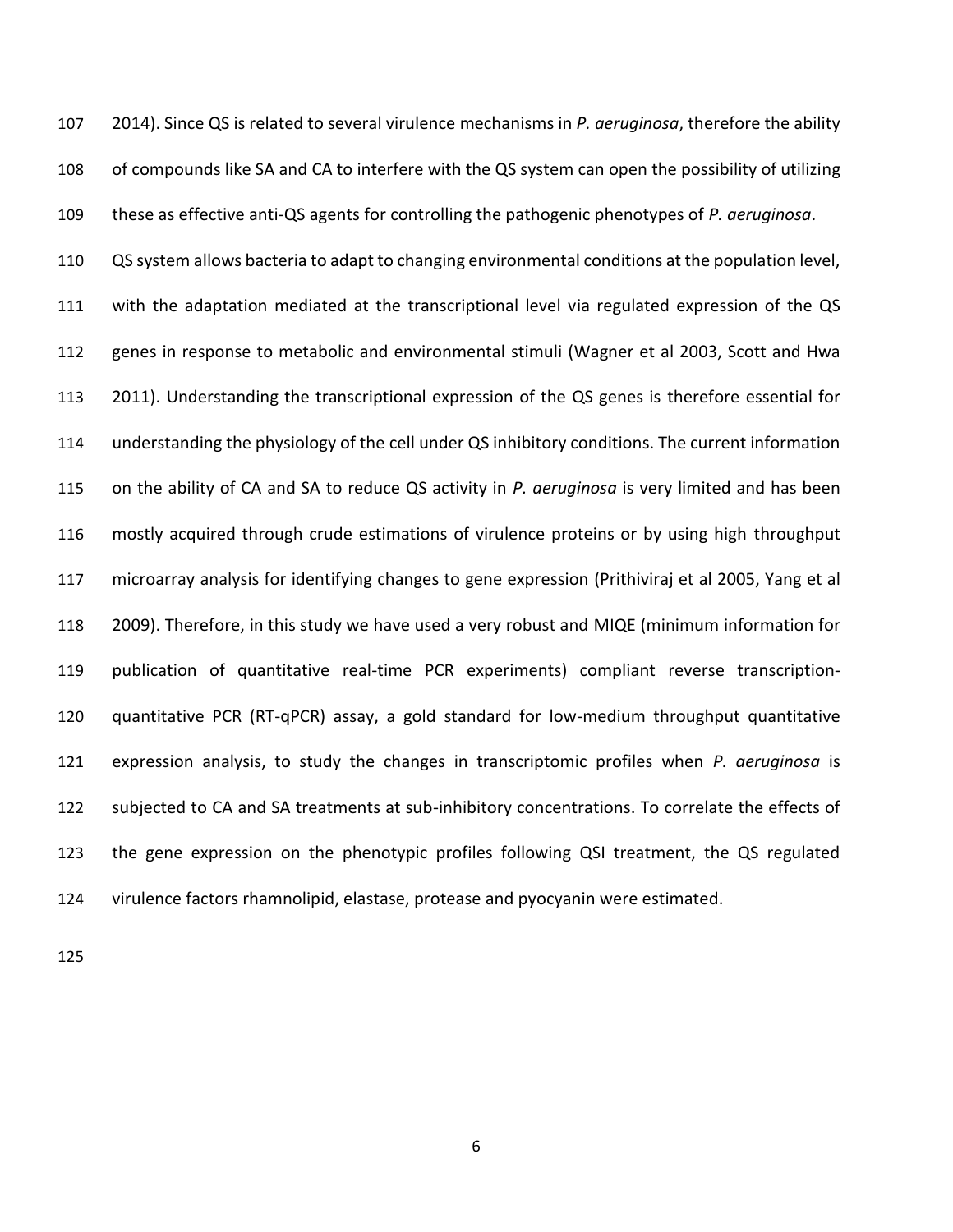#### **Materials and Methods**

#### **Bacterial strains and media**

 The fully sequenced and widely reported laboratory strain *P. aeruginosa* PAO1 (ATCC 15692) was used in the study. Overnight cultures were prepared from -80°C frozen culture stocks in a nutrient rich LB broth at 37°C under shaking conditions at 180 rpm. This culture was subsequently used to inoculate proteose-peptone-glucose-ammonium-salts (PPGAS) medium (Zhang and Miller 132 1992). The bacteria were cultivated in PPGAS medium at 1/5<sup>th</sup> MIC levels of 2.27 mM CA and 3.62 mM SA in either single or combination treatments. A positive control for QS was included using 134 10 µM C30F (Skindersoe et al 2008). All experiments were carried out in biological triplicates. The experimental compounds were purchased from Sigma-Aldrich, UK unless otherwise stated.

#### **Minimum Inhibitory Concentration (MIC) determination**

 The MIC of the test inhibitors against *P. aeruginosa* PAO1 was determined using the resazurin microtiter plate assay (Elshikh et al 2016) which used the redox indicator resazurin that changed colour from blue to pink in the presence of viable cells. The MIC was determined as the concentration at which there was no colour change following 4 hours incubation of the overnight cells with 0.015% resazurin.

### **RNA isolation and purity assessment**

143 The cell pellets were collected from different growth phase cultures by spinning them at 13000 x g for 2-3 minutes at room temperature and the RNA extracted using JetGene RNA Purification Kit (Thermo Fisher Scientific). The cells were lysed with occasional vortexing in a buffer solution with 146 1X TE buffer, 15 mg/ml lysozyme and 20 mg/ml proteinase K (Promega). The samples were then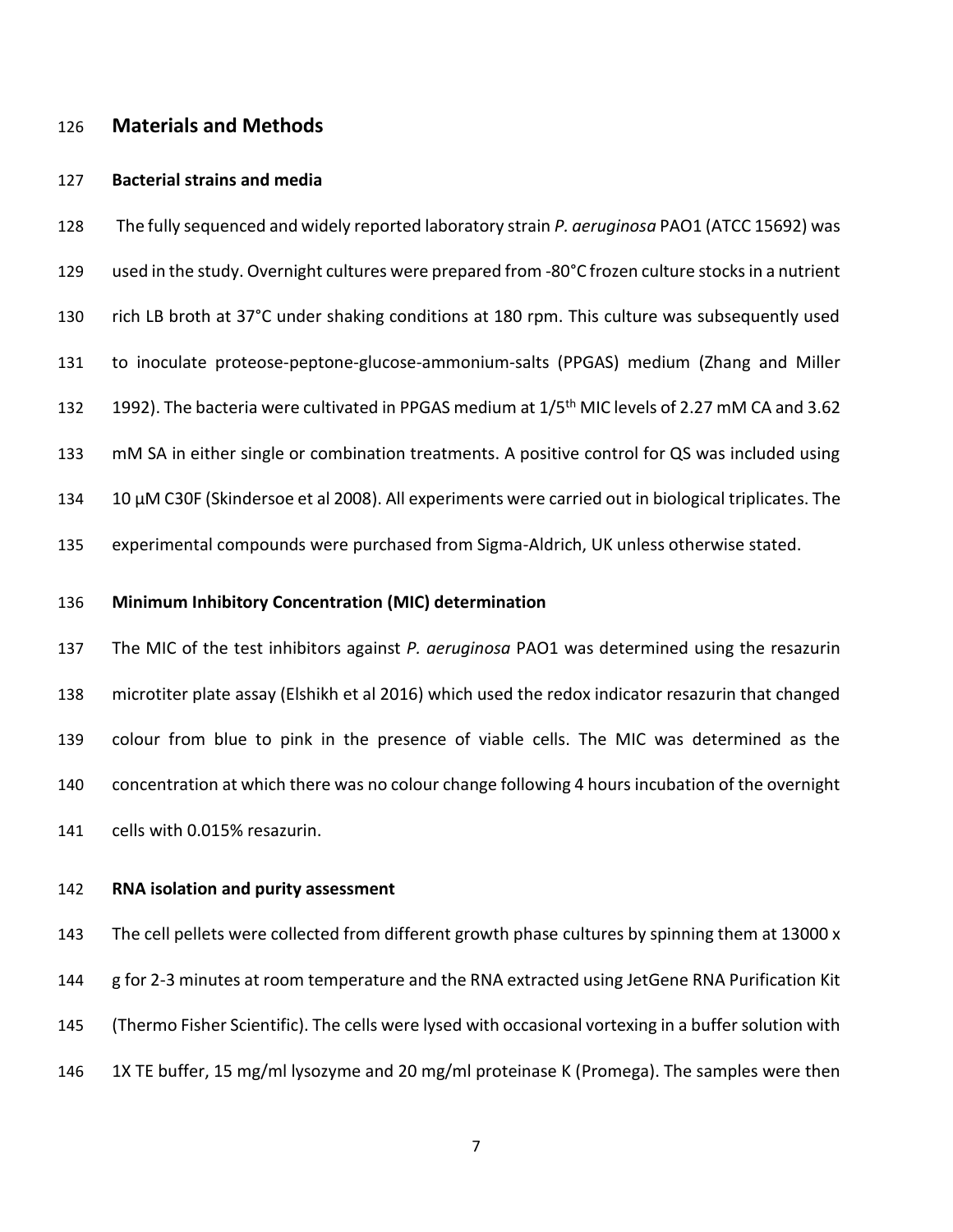transferred to a 2 ml Lysing Matrix A tube (MP Biomedicals) with β-mercaptoethanol containing RLT buffer (provided in the kit) for enhanced lysis. The contents in the lysing matrix tubes were 149 then homogenized using the FastPrep™ FP 200 cell disrupter at speed 5.5 for 30 seconds. A double DNA-digestion treatment was done to ensure that the RNA was free of any genomic DNA (gDNA) contamination. The RNA isolated was quantified using the Nanodrop spectrophotometer 152 with  $A_{260}/A_{280}$  ratio of 1.8-2.1 being considered as pure. The integrity of the samples was checked by agarose gel electrophoresis for presence of two sharp distinct bands representing 23S and 16S rRNA. The integrity was further verified by analysing the samples in an Agilent 2100 Bioanalyzer where RNA Integrity Number (RIN) values greater than 8 were observed for all samples. The RIN is based on a numbering system from 1-10 with 1 being the most degraded and 10 being the most intact. The RNA samples were aliquoted and stored at -80°C.

#### **Reverse transcription-quantitative polymerase chain reaction (RT-qPCR)**

159 First strand cDNA was synthesized using Superscript™ Reverse Transcriptase II (Invitrogen). Each reaction mix contained DNase treated RNA (500 ng), 20-250 ng random primers (Promega), 10 mM dNTPs and RNase free water to make to the reaction volume 15.6 μl. The reactions were heated at 65°C for 5 minutes before adding 5X strand buffer, 0.1 M DTT and RNase inhibitor 163 (RNAse out<sup>TM</sup> Invitrogen) in final concentrations of 1X, 10  $\mu$ M and 40 units respectively. The reactions were incubated at 25°C for 2 minutes before adding Superscript™ II Reverse Transcriptase (200 units final concentration) (Invitrogen). The RT reactions were carried out at a series of temperature starting with 25°C for 10 minutes, 42°C for 50 minutes and 70°C for 15 minutes. The first strand cDNA synthesis was performed for all the biological triplicates from each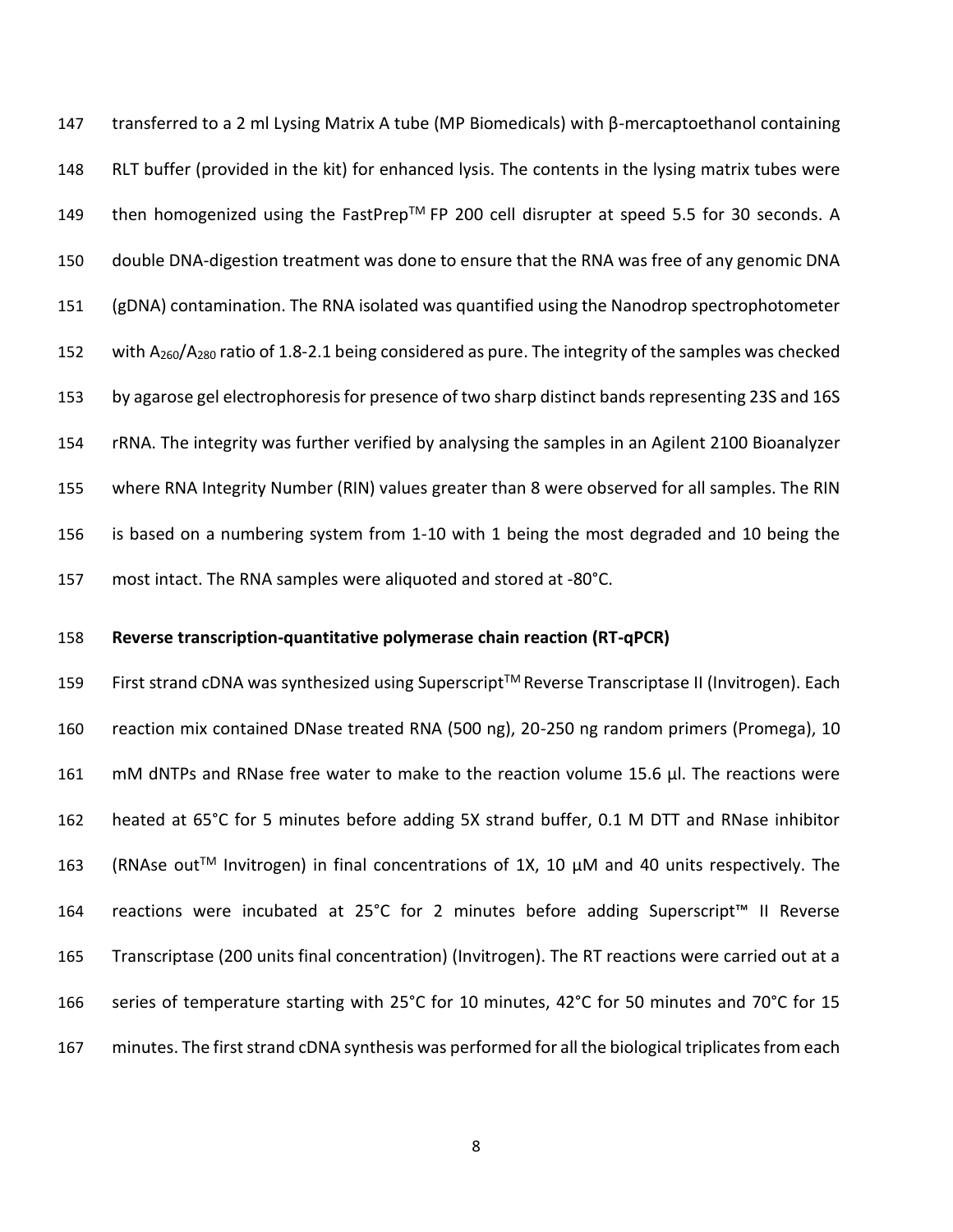time point. A negative reaction without reverse transcriptase was included in every run. All cDNA samples were stored at -20°C prior to use.

 The cDNA synthesised was then used as a template for real time PCR amplification using the ROCHE LightCycler LC480 system with a SYBR-Green probe. Since PCR efficiency is highly dependent on primer specificity therefore a qPCR calibration curve was generated from each primer set using PAO1 gDNA. Only those primers which gave a calibration curve with a slope value between -3.1 to -3.6 that translated into amplification efficiencies of 90-110% were used for PCR quantification. The binding specificity of these primers were also validated post-176 amplification by generating a melt curve for each primer set with the presence of a single sharp peak eliminating the chances of any non-specific binding.

178 The qPCR 10 µl reaction mix each contained 2X SYBR Green master mix (1X), forward and reverse 179 primers (1  $\mu$ M), cDNA template and molecular grade water. Negative controls in form of  $-RT$  (no reverse transcriptase) and no template control NTC (no DNA template added) were included to rule out any contamination during the preparation process. A positive control in the form of gDNA was also included. The cut-off values for residual gDNA amplification and NTC were set at greater than 35 and 40 cycles respectively. The cycling parameters were: initial denaturation at 95°C for 5 minutes, 40-50 cycles of denaturation at 95°C for 10 seconds, annealing at 59°C for 10 seconds, extension at 72°C for 10 seconds.

### **Reference gene validation**

 A total of six candidate genes (*gyrB, proC, cysG, rpoD, rpoB and 16S*) were analysed under inhibitory conditions to assess for the most stable and reliable reference genes for this study. The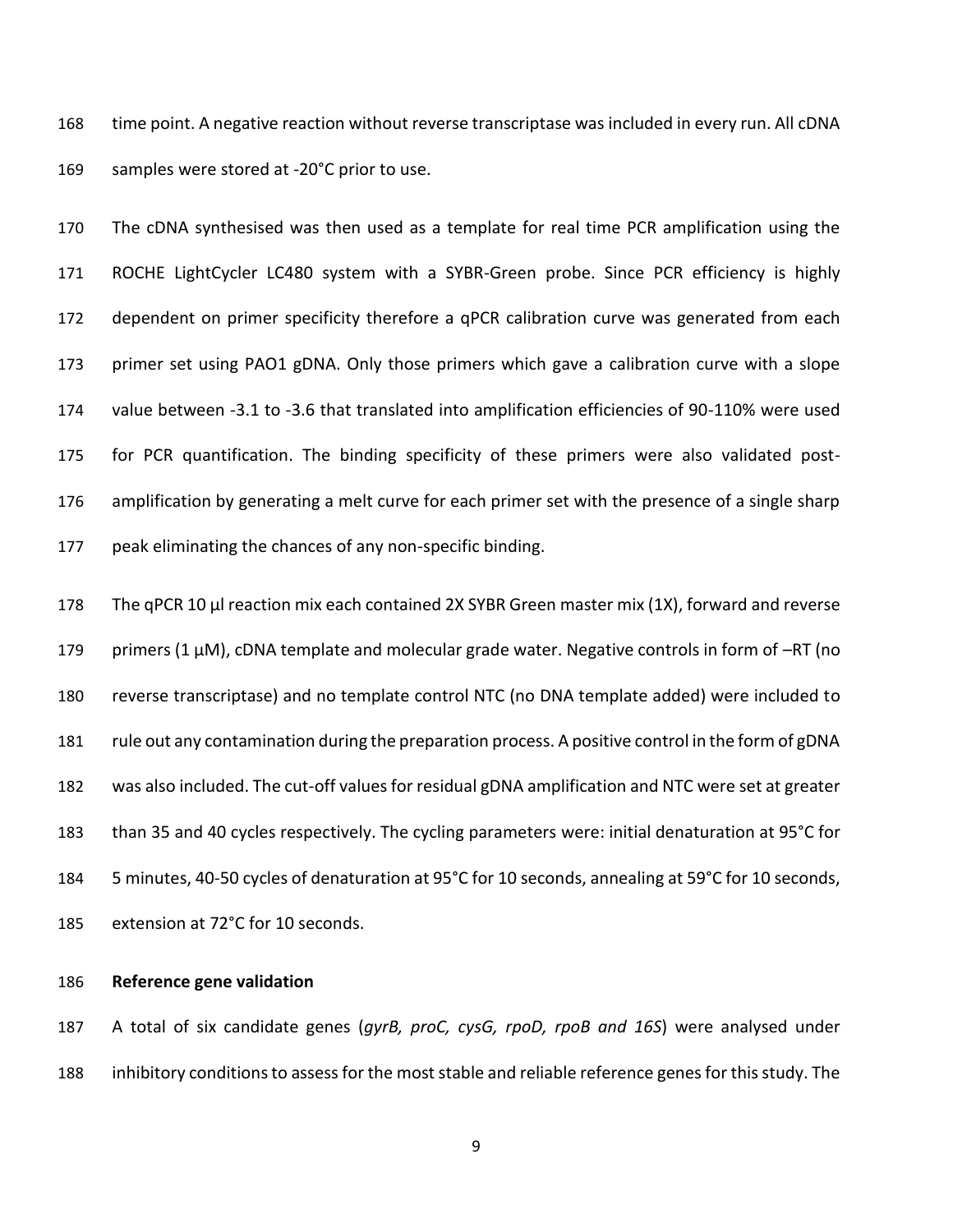stability of the six candidate genes were validated under inhibitory conditions using three independent software packages geNorm (Vandesompele et al 2002), NormFinder (Andersen et al 2004) and BestKeeper (Pfaffl et al 2004). The geNorm algorithm measures the stability of the genes based on pairwise variation between one candidate gene and the other genes and was calculated using the online available tool RefFinder (Fu et al 2013). The NormFinder model considers the intra- and inter- group variation to calculate the stability of the genes using a R- based software excel package (MOMA, Aarhus University Hospital, Denmark). The BestKeeper is a free excel based tool that correlated the coefficient of the candidate gene with a BestKeeper Index to generate the most stable gene. The genes *rpoD* and *proC* were identified as most stable for use as reference genes in this study by the three algorithms.

#### **Relative Gene Expression Data Analysis**

 System (LC480 software, version 2) generated analysis was performed on the real-time PCR data. The threshold values (Cq) values from each of the qPCR run was extracted from the LC480 system using the second derivative maximum method (Rasumssen 2001). Data analysis was performed by taking the arithmetic mean of the Cq values of the technical replicates and transferring it into log values to generate the relative quantities (RQ). The RQ values of the target genes were then divided by geometric mean of reference gene RQs (*rpoD* and *proC*) to give normalized relative quantity value (NRQ). The NRQ value was then divided by the experimental calibration which in the experiment was relative expression at early log (6-hour) and was set to 1. The output was the calibration normalized ratio (CNRQ) which was used in extrapolating information on the expression profile of the target genes.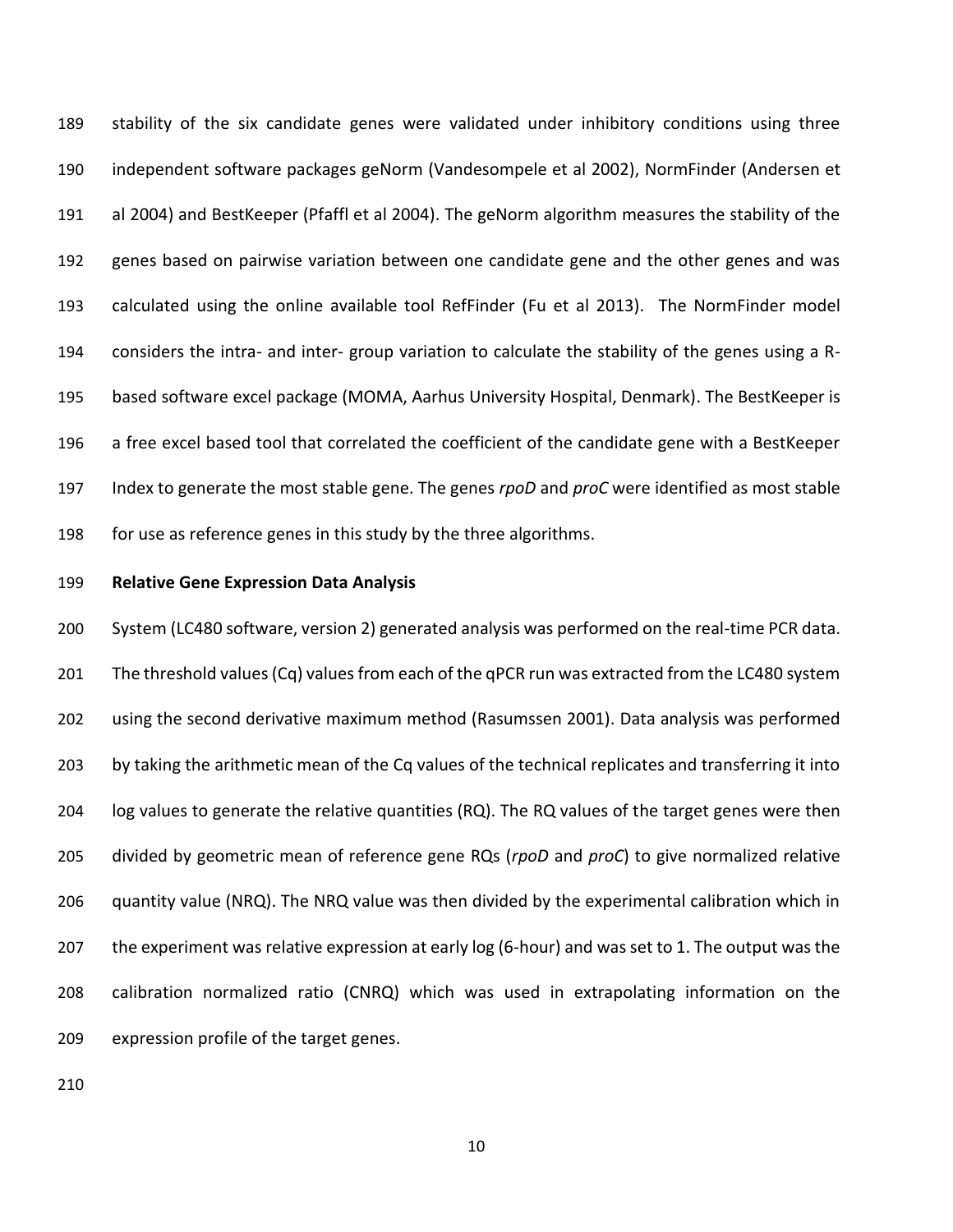#### **Production of virulence factors**

 An overnight PAO1 culture was used to inoculate PPGAS medium and incubated for 24 hours 213 under continuous shaking at 37°C. The supernatant was collected, and filter sterilized for use in the following assays:

 *Protease:* The amount of LasA protease produced by PAO1 following incubation with and without the inhibitors were estimated by adding 0.1 ml culture supernatant to a reaction mixture 217 containing 0.8% azocasein in 500 µl of 50mM K<sub>2</sub>HPO<sub>4</sub> (pH 7) and incubating at 25°C for 3 hours. The reaction was terminated by adding 0.5 ml of 1.5 M HCl and then keeping it on ice for 30 219 minutes. The precipitated protein was removed by centrifugation (10000 x g for 10 minutes). NaOH (1N) was added to the supernatant in equal ratios and the concentration of acid soluble azopeptides measured spectrophotometrically at 440 nm.

 *Elastase:* The LasB elastase production was measured by adding 1 ml of the culture supernatant 223 to a 2 ml reaction buffer (100 mM Tris-HCl, 1 mM CaCl<sub>2</sub>) containing the substrate elastin congo-224 red and incubating for 3 hours at 37°C with shaking at 180 rpm. The reaction was terminated by adding 2 ml of 0.7 M sodium phosphate buffer (pH 6) and placing it on ice for 15 minutes. The absorbance of the supernatant was measured at 495 nm.

 *Pyocyanin:* The pyocyanin concentration was estimated by adding 7.5 ml filtered supernatant to 4.5 ml of chloroform and vortexed until the colour changed to greenish blue. The samples were centrifuged (10000 x g for 10 minutes) and 3 ml of the resulting blue coloured liquid was transferred to a new tube containing 1.5 ml of 0.2 M HCl and shaken until the blue colour turned to pink. The pink layer was transferred to a cuvette and the absorbance measured at 520 nm.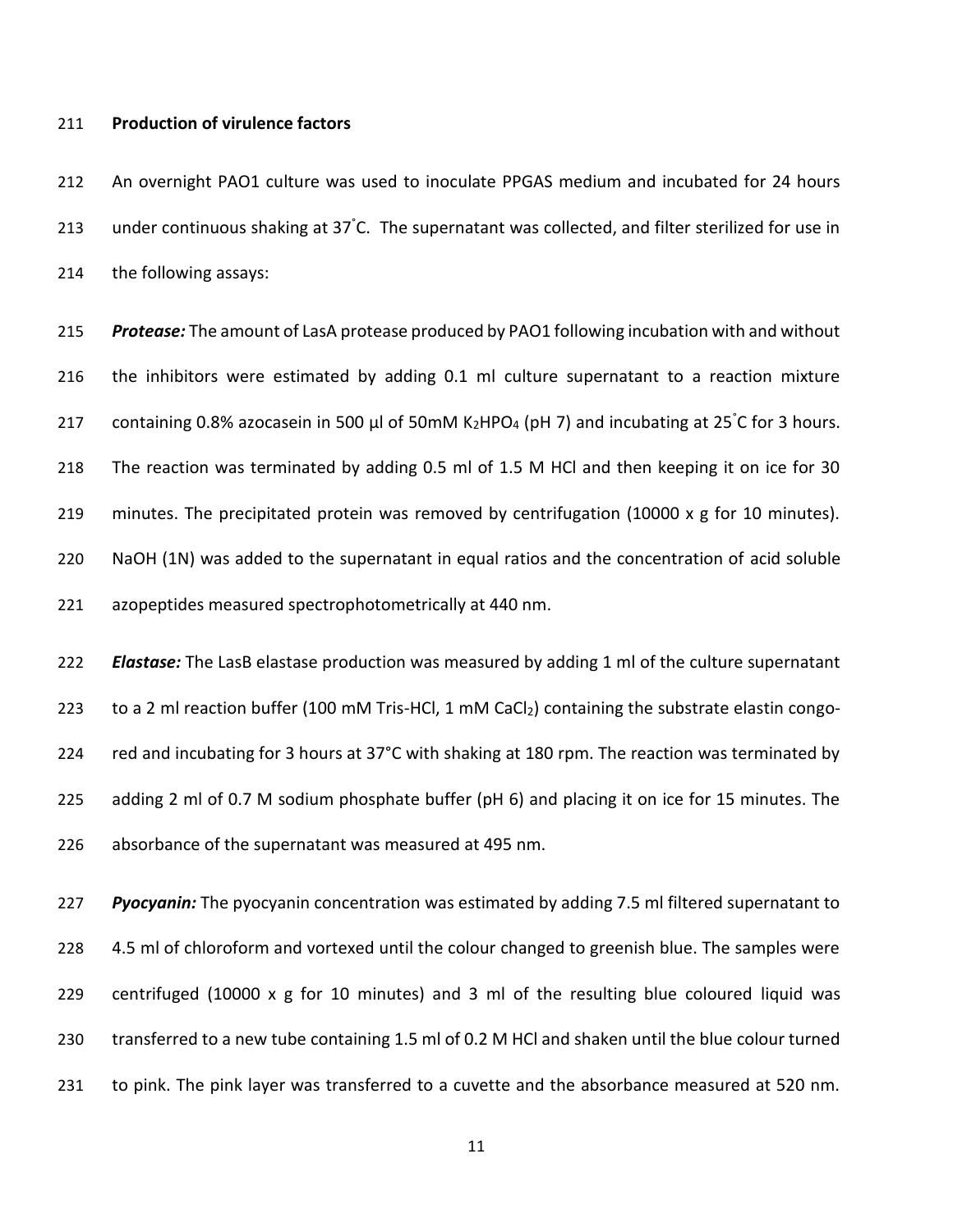232 The concentration was calculated in  $\mu$ g/ml by multiplying the absorbance by factor 17.072 (Essar et al 1990).

#### **Rhamnolipid extraction and purification**

 The extraction of rhamnolipid was performed following the method of Smyth et al. (2010). The culture supernatant (50 ml) from PAO1 grown in PPGAS medium for 24 hours was acidified to pH 237 2 and extracted with ethyl acetate three times. The organic solvent containing rhamnolipid was 238 dried with anhydrous MgSO<sub>4</sub> to remove residual water. Rhamnolipid was isolated from the ethyl acetate solvent in the form of yellow gummy residue after removing the organic solvent in a rotary evaporator. The rhamnolipid crude extract was then purified using solid phase extraction 241 by running the samples through Strata SI-1 Silica (55 µM, 70A) Giga tubes (Phenomenex). After conditioning and removing the impurities from the column with chloroform, rhamnolipids were eluted using chloroform and methanol in ratios of 5:0.3, 5:0.5 and 1:1.

#### **Rhamnolipid separation and analysis by high performance liquid chromatography-mass**

## **spectrometry/mass spectrometry (HPLC-MS/MS)**

246 Analysis of the extracted rhamnolipid mixture was performed using a LCQ<sup>TM</sup> quadrupole ion trap with a negative electrospray ionisation (ESI) interface connected to a Thermo HPLC Spectra 248 system. A reverse phase C18 column with 5  $\mu$ m particles was used to separate the rhamnolipids. 249 The parameters included desolvation gas at 65 units and source temperature 250°C, 20  $\mu$ 250 injection volume and 0.5 µl/min flow rate. Two mobile phases were used: HPLC grade water (A) and acetonitrile (B). The rhamnolipid congeners were resolved in a linear gradient mobile phase starting with 70%A:30%B to 30%A:70%B over 50 minutes and then back to 70%A:30%B for 55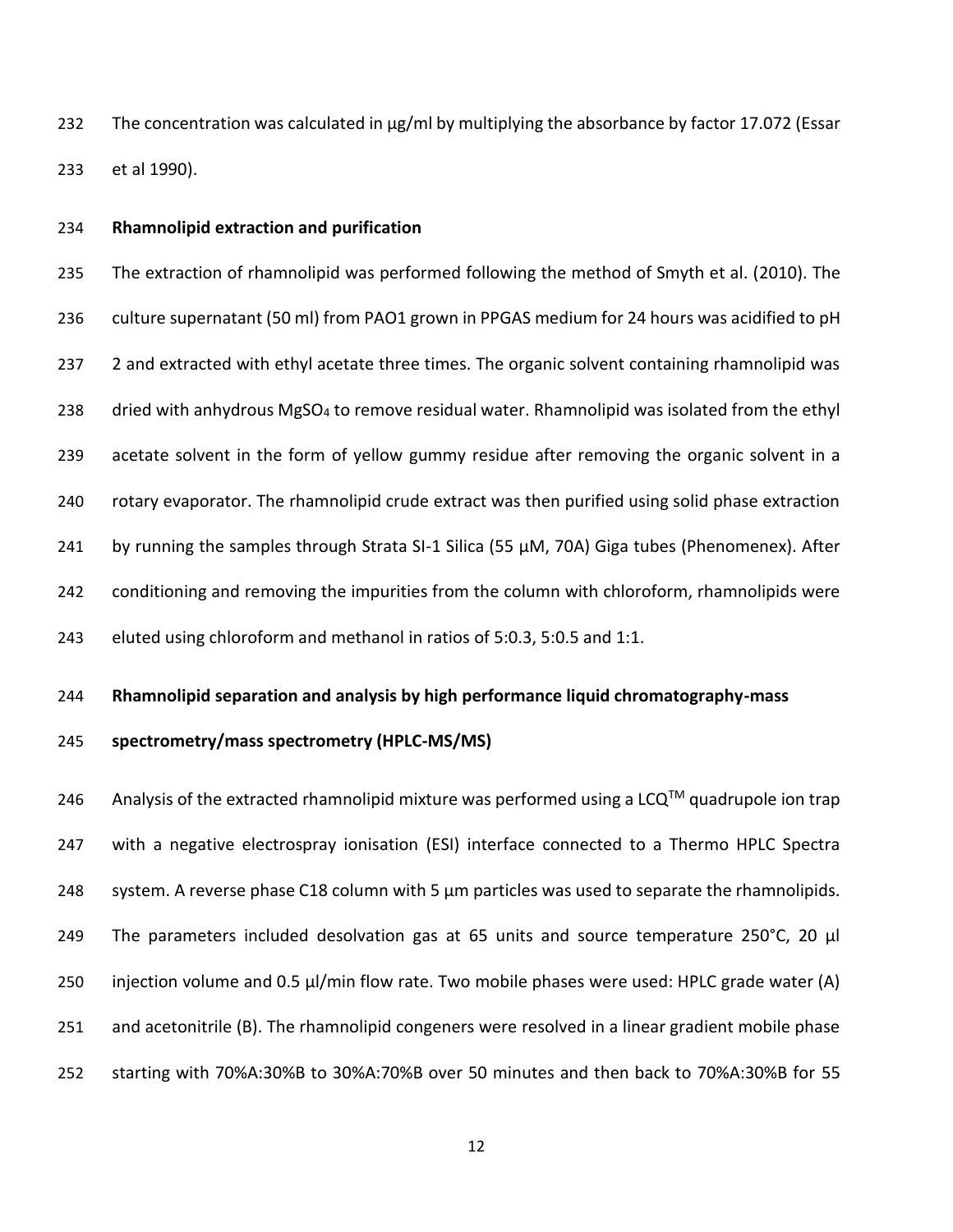minutes with a final hold of 5 minutes. Tandem mass spectrometry was carried out using ESI in a negative mode using collision induced dissociation (CID) at 35% peak within the MS range of 50- 800 m/z.

## **Statistical analysis**

All statistical analysis was performed using the GraphPad prism v5.

# **RESULTS**

# **Growth phase dependent expression of QS genes**

 The effect of the QSIs on the QS system of the fully sequenced laboratory strain *P. aeruginosa* PAO1 (Stover et al 2000) was investigated by studying the transcriptional expression of the QS synthase and regulatory genes. Both *lasR/lasI* and *rhlR/rhlI* systems were expressed in a cell density dependent manner with expression levels increasing upon entering the stationary phases of growth (Fig. 1B). Maximum expression levels for all genes was detected in the mid-late stationary phase corresponding with highest cell density. In both *las* and *rhl* systems the autoinducer synthase genes (*lasI* and *rhlI*) were expressed earlier and at much higher relative concentrations in comparison to their cognate regulatory protein genes (*lasR* and *rhlR*). At high concentrations, LasR and RhlR bind to their cognate N-acyl homoserine autoinducer molecules; the bound complex is then a transcriptional regulator of several genes in *P. aeruginosa*.

 The QS system regulates productions of most of the *P. aeruginosa* virulence factors including the low molecular weight glycolipids rhamnolipids, that are under the direct regulation of the RhlR-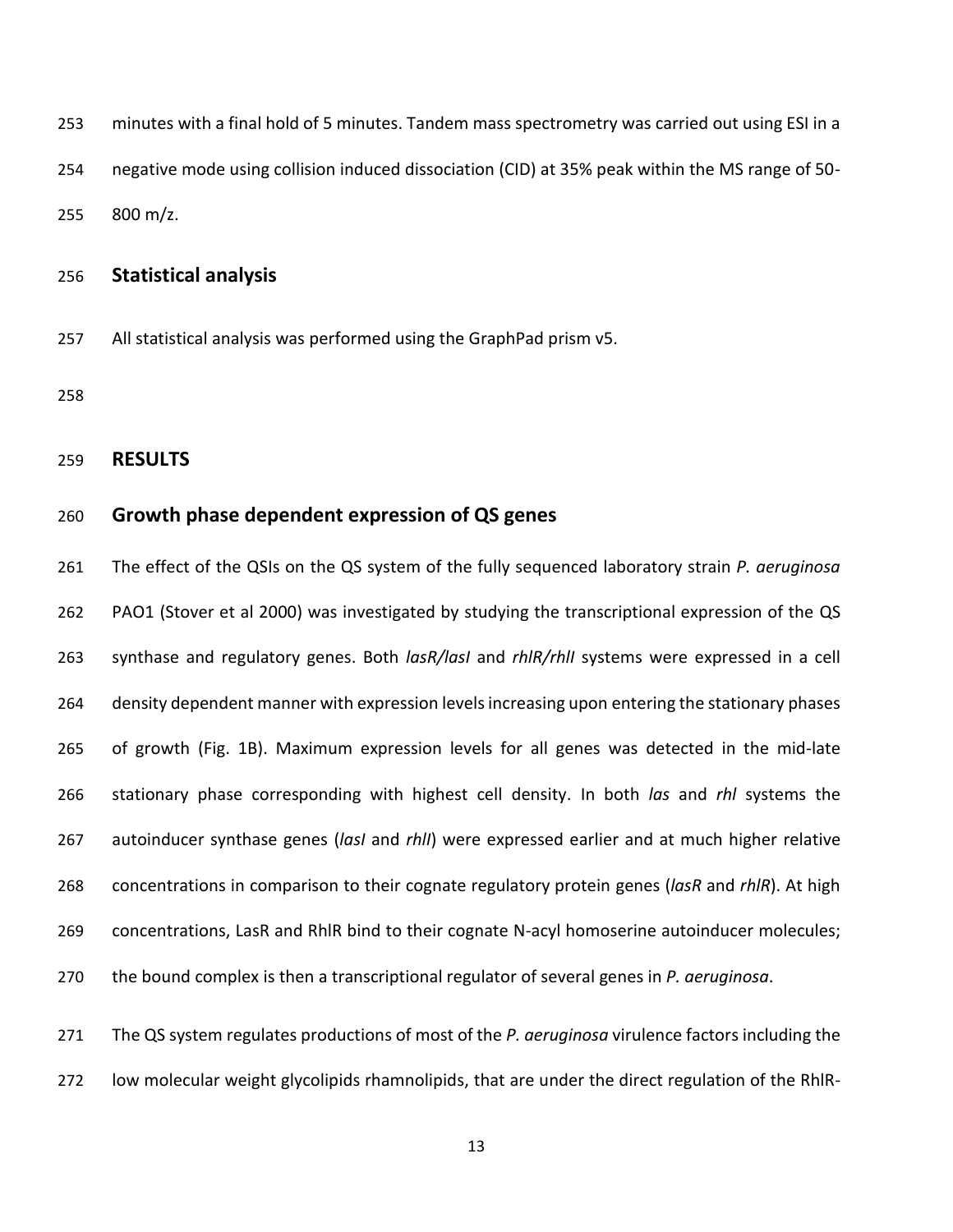RhlI system. The rhamnolipid biosynthetic genes display a differential expression profile where *rhlA* and *rhlB* are expressed earlier relative to *rhlC*, which is only maximally expressed after significant *rhlAB* expression (Fig. 2A-C). The products of *rhlAB* are responsible for the first step in rhamnolipid biosynthesis, which produce mono-rhamnolipids. Mono-rhamnolipids are in turn the substrate for the *rhlC* gene product to produce di-rhamnolipids. The differential sequential expression pattern observed for the rhamnosyltransferases from this data is suggestive of a co-ordinated regulation based on the substrate availability.

 The other virulence-associated genes responsible for the production of the exoprotease LasA, and elastase LasB, were also transcriptionally expressed in a cell density dependent manner with maximum expression observed in mid-late stationary phase (Fig. 2D-E). The *las* regulated virulence genes *lasA* and *lasB* were shown to be significantly upregulated during the mid-late 284 stationary phase with expression levels >300-fold relative to log phase levels (p<0.001).

# **Quorum Sensing Inhibitors (QSIs) effectively downregulate the QS regulatory**

**system**

 Selectively interfering with QS systems is a novel strategy targeted at disarming virulent opportunistic pathogens such as *P. aeruginosa*. In Gram negative bacteria, QS is typically mediated by acyl-HSLs and rational analogues have been designed to specifically target these systems. Several phenolic compounds have been be shown to effectively disrupt QS systems in Gram negative bacteria (Hossain et al 2017). In this part of the study, we investigated the anti-QS abilities of naturally isolated plant compounds CA, SA and a synthetic furanone compound,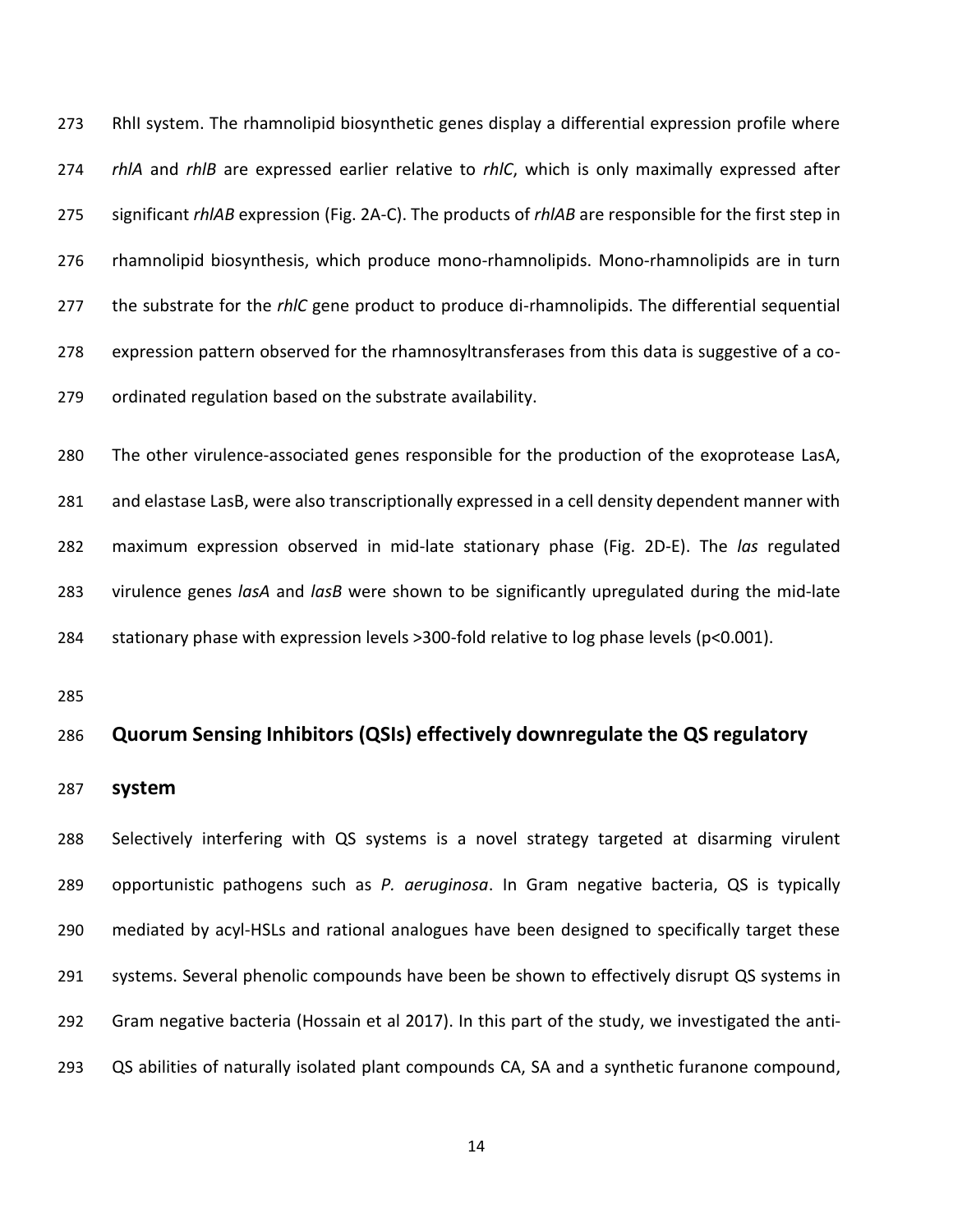C30F, reported to attenuate virulence in *P. aeruginosa* (Fig. 3A) (Hentzer et al 2003, Yang et al 2009, Chang et al 2014). The minimum inhibitory concentration (MIC) of the test compounds CA and SA were determined as 11.35 mM and 18.1 mM respectively. The use of the QSIs at the sub-297 inhibitory concentrations (1/5<sup>th</sup> MIC) did not affect the growth phenotype of *P. aeruginosa* PAO1 (Fig. 3B). CA treatment resulted in a longer lag phase but reached similar optical densities to untreated PAO1 within 6 hours of incubation. Since QS genes were significantly expressed in the stationary phase (Fig. 1B), we tested the effect of the QSIs on the expression of QS associated regulatory and virulence genes during mid to late stationary phase of growth, when the cell density was at its highest.

 CA at sub-inhibitory levels (2.27 mM) significantly (p<0.001) reduced the expression of the QS transcriptional regulatory genes *lasR* and *rhlR* (Fig. 3C)*.* CA caused a 7-fold reduction (p<0.001) in *lasR* gene expression while the difference between the untreated and treated cells was even higher in the LasR-controlled *rhlR* expression with a reduction of 19-fold being observed. CA also effected a significant (p<0.001) reduction in the AHL synthase gene expressions during the stationary phase of growth. The downregulation in the *rhlI* synthase gene following treatment was 6-fold while in *lasI* synthase it was 13-fold during the late stationary phase.

 The second inhibitor tested was the plant hormonal compound SA at sub-inhibitory concentration of 3.62 mM. This also caused inhibition in QS gene expressions but unlike CA the overall reductions were lower (Fig. 3C). The compound seemed to have a greater inhibitory effect on the *las* QS circuit unlike CA which effectively repressed both *las* and *rhl* QS synthase and regulatory genes. The down-regulation in QS transcriptional regulatory genes *lasR* and *rhlR* due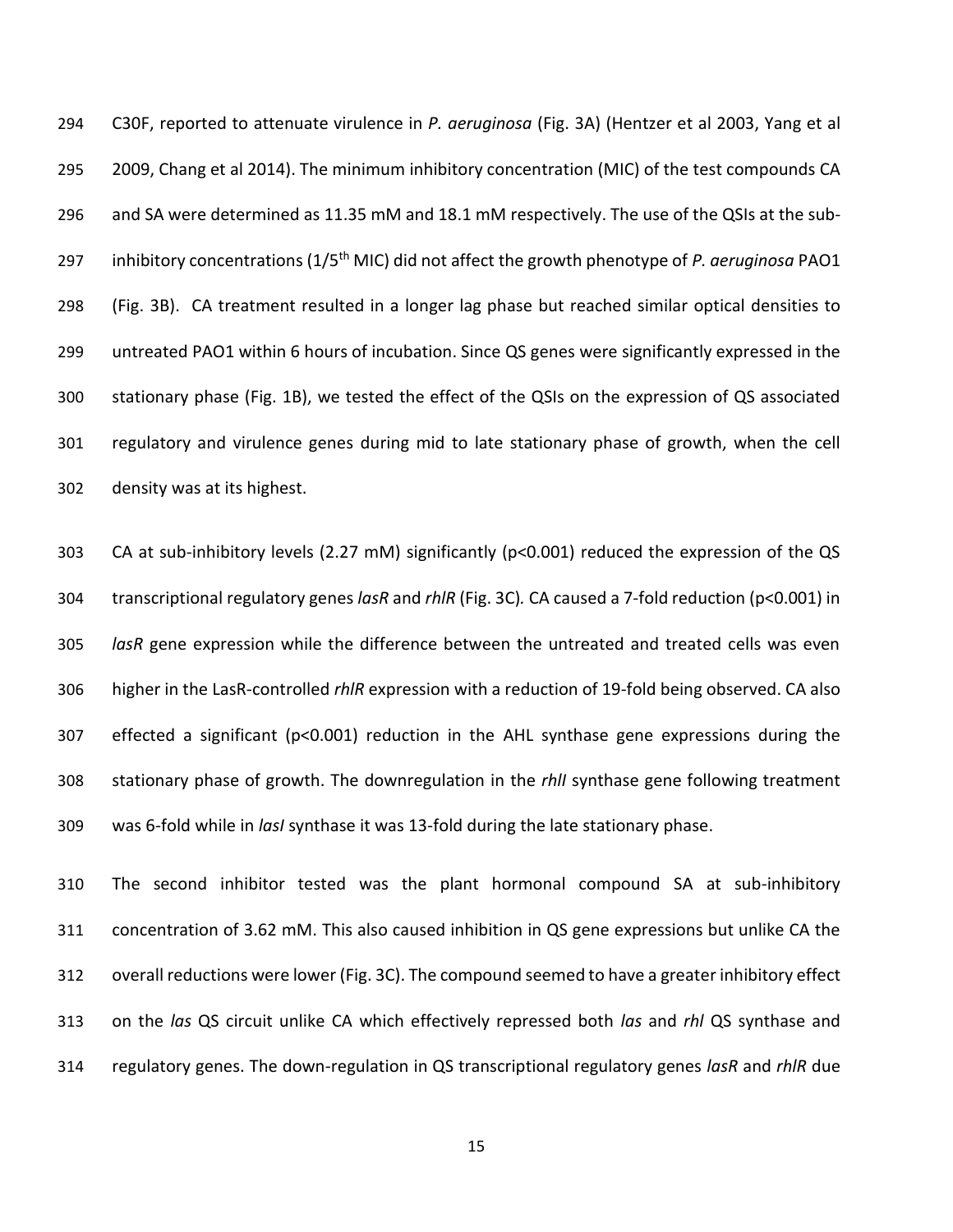to SA treatment was 2-fold and 4-fold respectively. The transcript levels of the *lasI* synthase gene was three times lower following SA treatment, while there was no significant reduction in expression of the *rhlI* synthase gene in the stationary phase. The behaviour of the *lasR* and *rhlR*  regulatory genes determine the expression of virulence-related genes associated with the QS mechanisms in *P. aeruginosa*, therefore these results suggest that SA would not produce a very high down-regulation in QS regulated virulence gene expressions in comparison to CA.

 Although CA and SA when used alone did show reduction in most QS gene transcripts but when used in combination (PAO1+CA+SA) the results were inconclusive (Fig. 3C). The combination treatment influenced the *lasI* synthase expression where it reduced the transcript level by 5-fold. A similar reduction (3-fold) was also observed in the transcriptional regulator *rhlR* expression. However, the combination treatment did not exert any significant effect on the expression levels of the *lasR* and *rhlI* genes. These results suggest that the inhibitory effects of CA and SA on the QS gene transcriptions were compromised when used in combination.

 The positive control C30F produced an expected inhibitory effect on the *rhl* circuit of *P. aeruginosa* during the mid-late stationary phase when used at a concentration of 10 µM (Fig. 3C). The *rhlR* transcript level was reduced 5-fold while the synthase gene *rhlI* was repressed by 2-fold. The compound did not produce any significant inhibition on the transcription levels of the *lasRI* genes.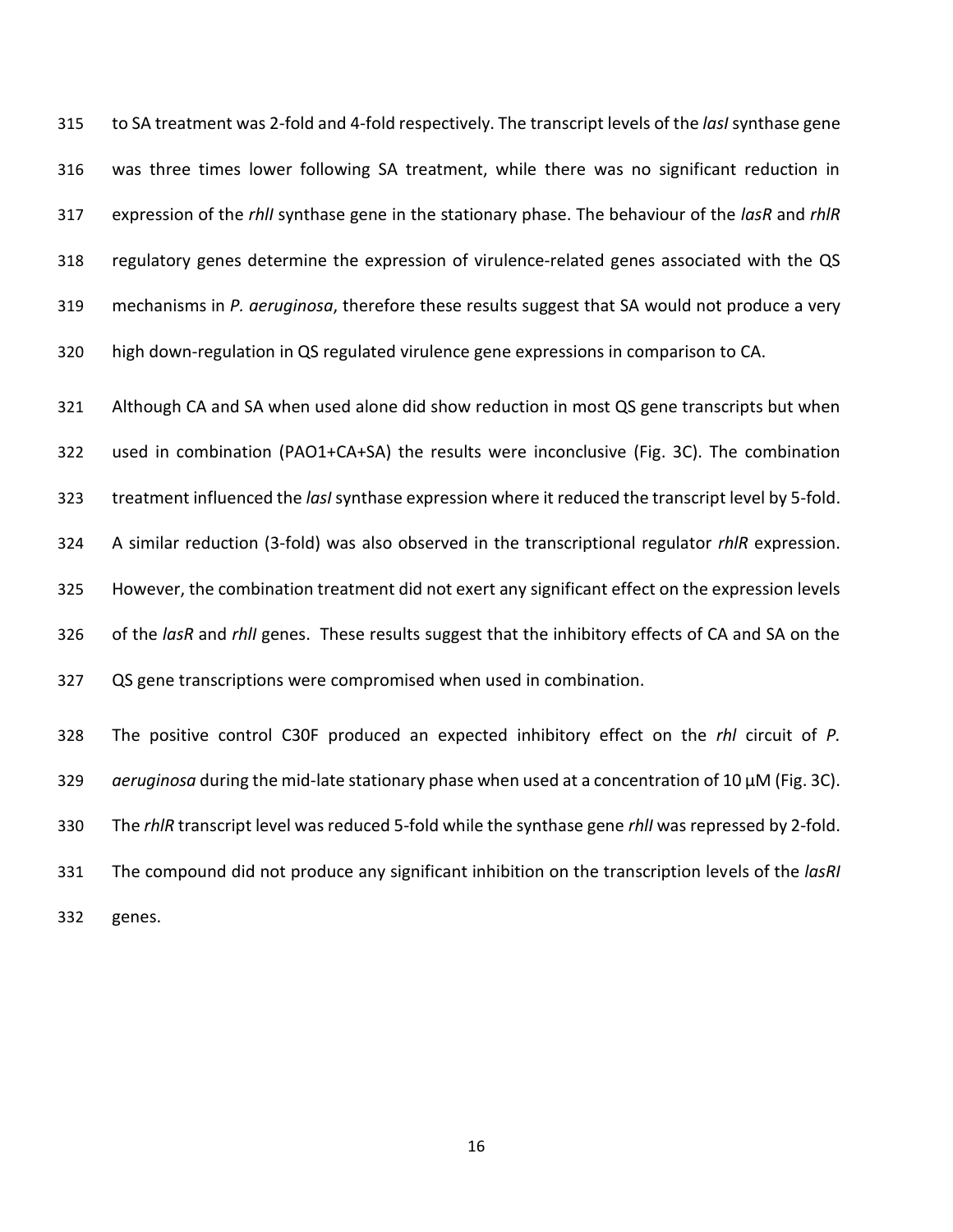# **Trans-cinnamaldehyde significantly reduces expression of QS regulated**

#### **virulence factors**

 After investigating the effect of the experimental inhibitors on the QS master genes- *lasRI* and *rhlRI,* the study focused on investigating the inhibitory effects on the *las* and *rhl* QS regulated set of virulence genes. The target genes selected were *las* controlled *lasA* protease and *lasB* elastase and *rhl* regulated genes *rhlA, rhlB* and *rhlC* associated with rhamnolipid production (Fig. 4A). The target gene expression was normalized using validated reference genes, *rpoD* and *proC,* across all culture conditions.

 The significant inhibition in *lasRI* expressions in *P. aeruginosa* PAO1 when subjected to CA as seen before, affected the mRNA transcript levels of the *lasA* and *lasB* genes (Fig. 4B)*.* The relative expression data showed a 19-fold (p<0.001) reduction in *lasA* gene expression while *lasB* showed a 7-fold (p<0.001) reduction when compared to the untreated cells during the mid-late stationary growth phase. The compound was also effective in highly repressing the expression of the rhamnolipid synthesis *rhlABC* genes during stationary phase (Fig. 4B). The reduction in transcript level of *rhlA* was observed as greater than 100-fold (p<0.001). A significantly high down- regulation was also observed in *rhlB* (p<0.05) expression while a 2-fold reduction (p<0.05) was observed in *rhlC* expression.

 The ability of SA to repress the las QS genes *lasI* and *lasR* (Fig. 3C) consequently influenced the virulence gene expressions of *lasA* and *lasB*. The transcript levels of *lasA* and *lasB* were reduced by 4-fold (p<0.001) and 2-fold (p<0.01) respectively when treated with 3.62 mM SA (Fig. 4C). It can be hypothesised that the inability of SA to produce an inhibitory effect on *rhlI* synthase gene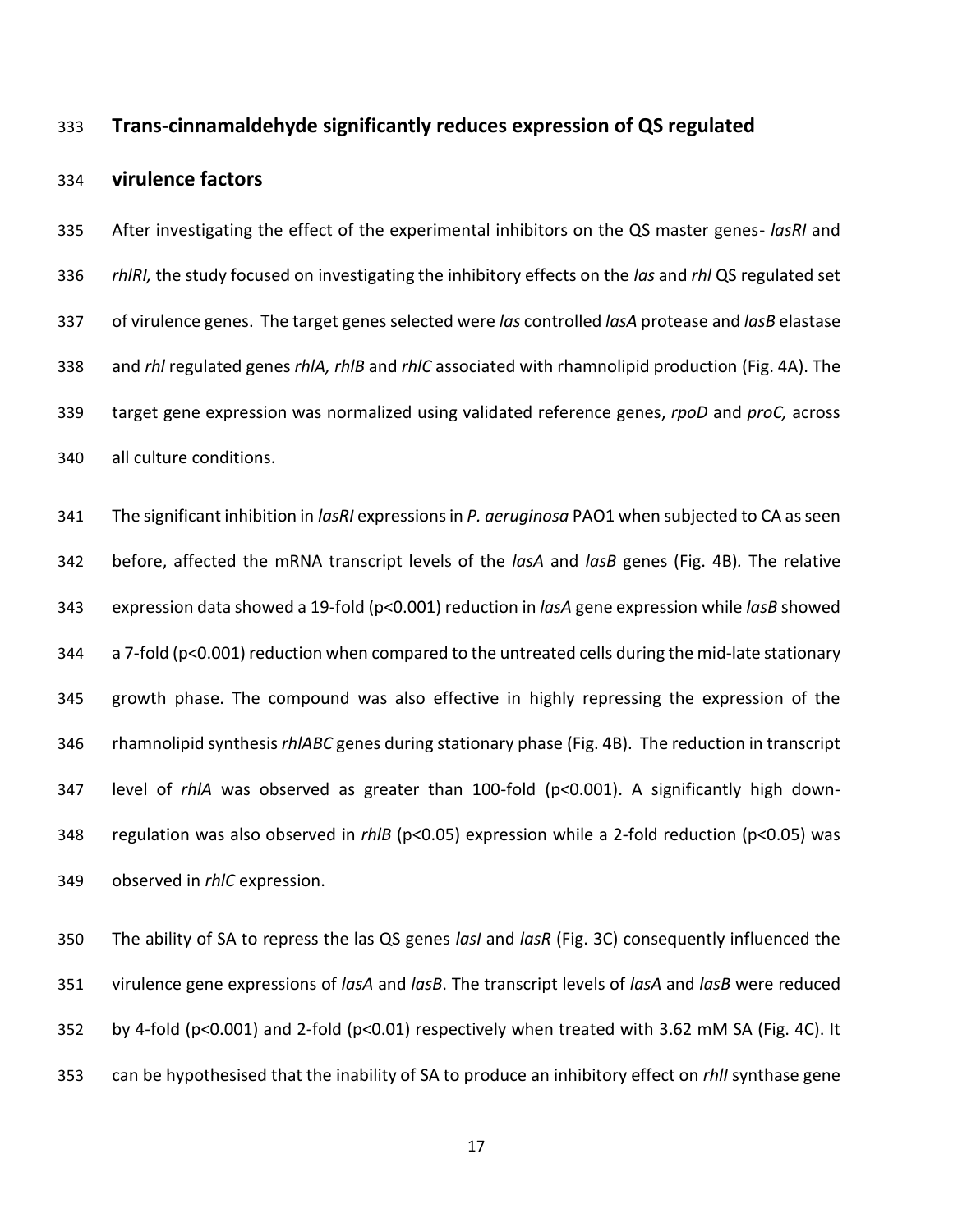expression (Fig. 3C) meant there were enough signal molecules to drive the expression of the *rhlABC* genes. Although a 3-fold (p<0.001) reduction was observed in *rhlA* gene expression, partly due to the reduced expression of the *rhlR* regulatory gene, the overall inhibitory effect seemed small as insignificant reductions in *rhlB* and *rhlC* gene expressions were observed with SA at the concentration tested in this experiment (Fig. 4C).

 The down-regulation in the *lasI* synthase gene when treated with both 2.27 mM CA and 3.62 mM SA did not correlate in a mRNA reduction of the *las* regulated virulence genes *lasA* and *lasB* (Fig. 4D). However, the ability of the combination treatment to repress the QS regulatory *rhlR* gene caused a significant down regulation (p<0.001) in the *rhlAB* genes. The combination treatment exerted a 4-fold decrease in the *rhlA* gene and 6-fold decrease in the *rhlB* gene expressions compared to the untreated samples. Interestingly, a minor up regulation of 2-fold was observed in the *rhlC* gene.

 The inability of C30F to reduce las regulated QS regulatory and synthase gene expressions was only validated in the target gene expression analysis with no reduction being observed in las controlled virulence *lasA* and *lasB* expressions (Fig. 4E). But C30F's ability to reduce *rhlRI* had a consequential effect on the expression of *rhlAB* genes with reduction of 2-fold and 3-fold in *rhlA*  and *rhlB* gene expressions respectively at late-mid stationary phases.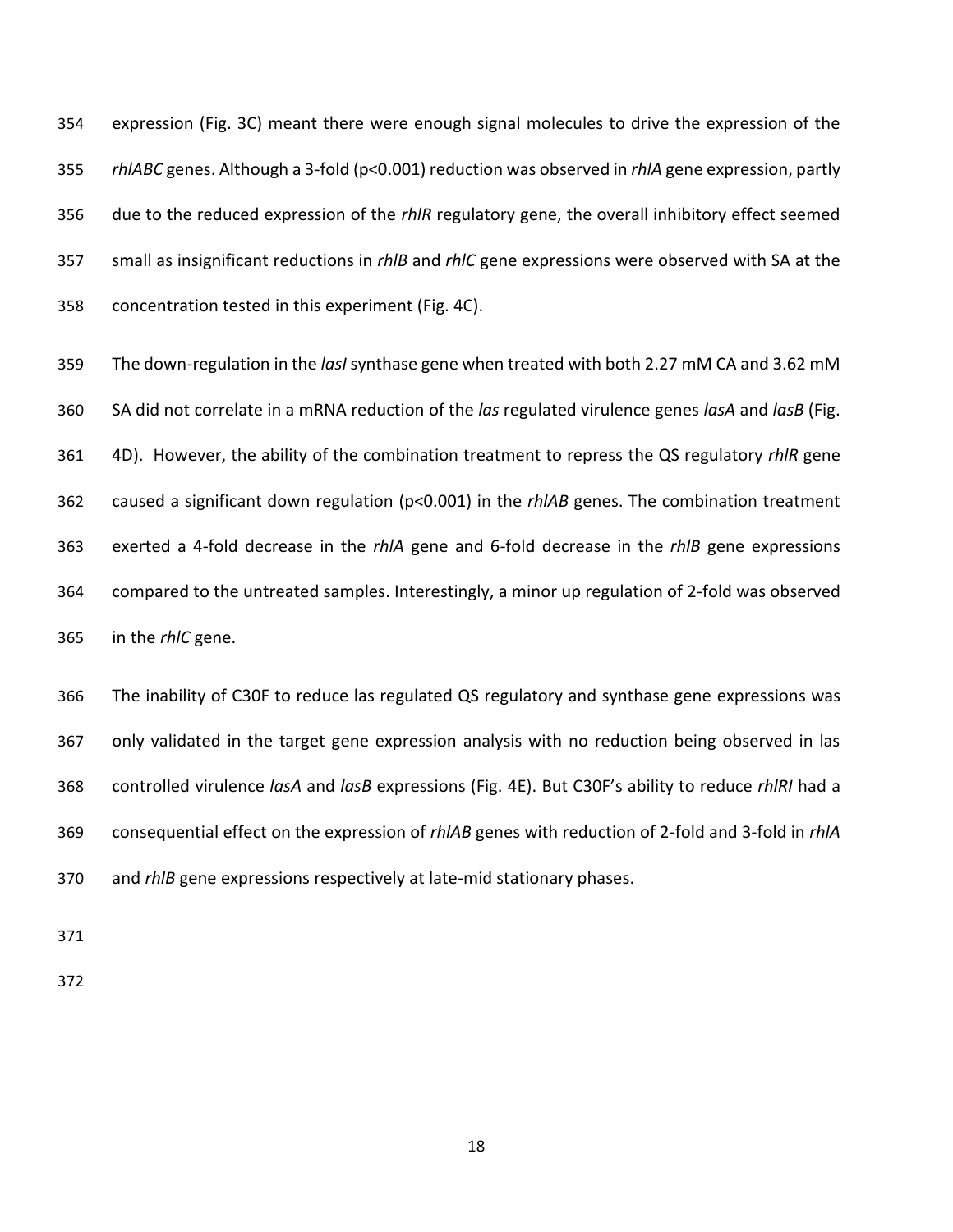## **QSIs reduce production of extracellular virulence factors at sub-MIC**

#### **concentrations**

 **Biofilm formation:** The ability of *P. aeruginosa* PAO1 to form biofilm was assessed using a widely employed *in vitro* model outlined by O'Toole (2011) with slight modifications. The biofilm growth was visualized as a ring of biomass stained with crystal violet at the air-liquid interface. The biofilm formation was evaluated both in the presence and absence of inhibitory compounds, by measuring the absorbance of crystal-violet-stained-adherent-cells solubilized in ethyl acetate at 570 nm from stationary phase cultures (24-hour) (Fig. 5A). There were significant (p<0.001) reductions in treated samples compared to the untreated PAO1. In comparison to CA, SA was more effective in reducing the formation of biofilm in the microtiter wells with an absorbance reduction of 54% compared to the untreated cells. CA was also effective, to a lesser degree, with reductions of 26%. The combined use of CA and SA was the most effective of the treatment methods with a reduction of 62%. The positive control C30F in comparison was the least effective (24%) in reducing biofilm formation.

 **LasA protease***:* There were significant reductions in LasA protease activity in the QSI treated cells as estimated from absorbance reading resulting from azo dyes released into the medium due to 389 proteolytic cleavage of the substrate azocasein. In the presence of SA, the OD<sub>440</sub> dropped from 390 0.3 to 0.1 to account for a 31% reduction (p<0.05) in absorbance reading while CA treatment 391 gave an even higher reduction of 65% (p<0.01). The combination QSIs (CA+SA) treatment produced the highest reduction in protease production with a reduction of 80% (p<0.001) absorbance being observed when compared to the untreated PAO1 (Fig. 5B).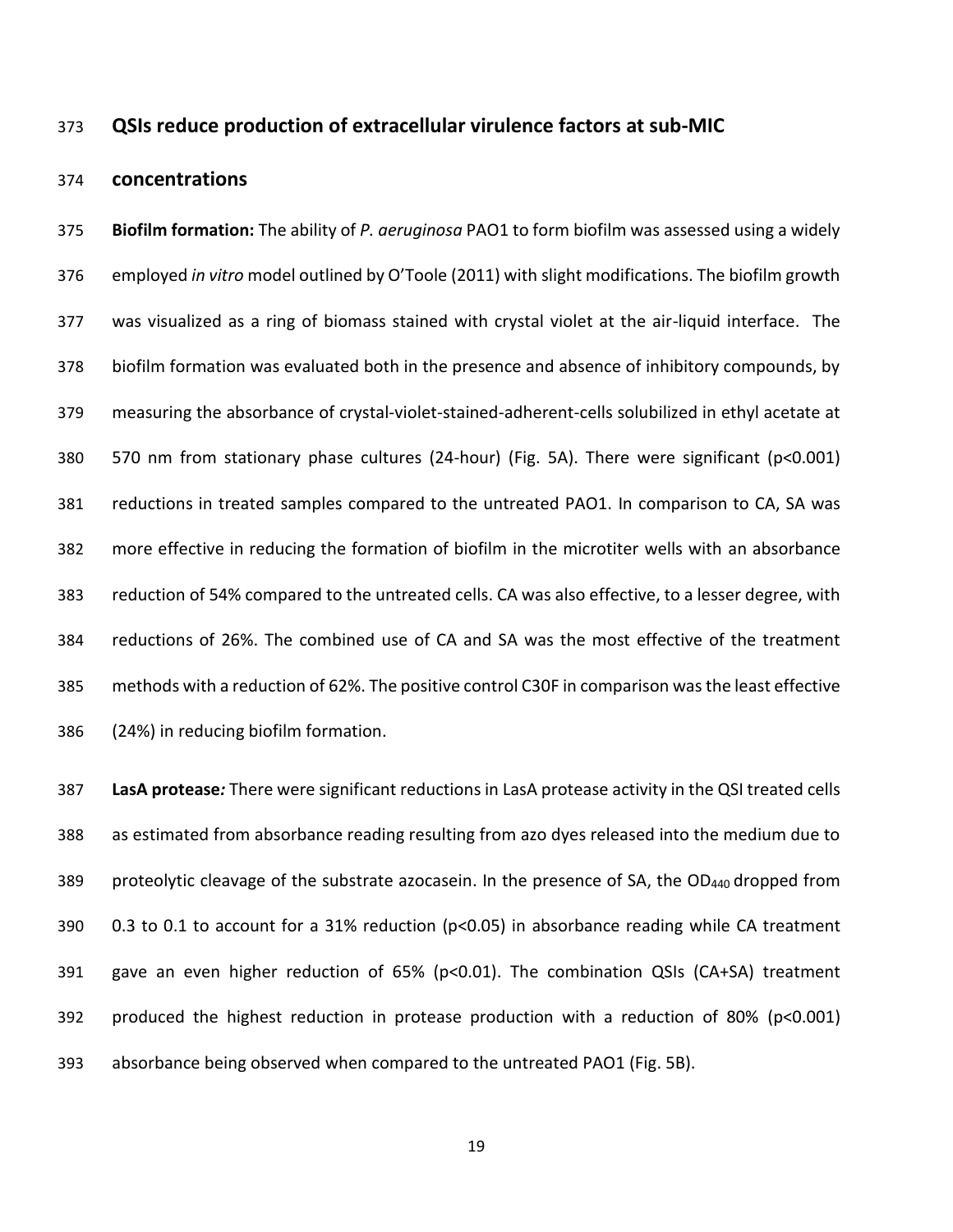**LasB elastase:** The elastase production was estimated through absorbance measurement of congo red following cleavage of elastin-congo red substrate by the enzyme elastase produced by *P. aeruginosa*. In presence of inhibitors CA and SA, the OD<sup>495</sup> decreased from 0.08 to 0.06 and 0.05 respectively giving subsequent reduction percentages of 22% (p<0.01) and 28% (p<0.05) (Fig. 5C). The combination treatment was again the most effective in reducing absorbance with reduction of 46%. However, like the protease assay, C30F was the least effective, confirming earlier results of its reduced inhibitory effects on *lasA* and *lasB* gene expressions.

 **Pyocyanin:** Pyocyanin production is regulated by the *rhl* QS via PQS, hence the measurement of pyocyanin inhibition is also a good indicator of the effectiveness of the tested compounds as QS inhibitors in *P. aeruginosa*. The pyocyanin concentration decreased from 3.1 µg/ml to 2.1 µg/ml and 0.922 µg/ml in the presence of CA and SA respectively. When used together, the inhibitors decreased the yield by 64% (1.1 µg/ml) (Fig. 5D).

 **Rhamnolipid estimation:** The administration of the QS inhibitors caused a reduction in the yield 407 of rhamnolipid with CA and SA both producing a drop in crude weight from 1.72 g/l to 0.7 g/l (approximately) (Fig. 6A). Rhamnolipids are produced as congeners containing one to two rhamnose sugar moieties giving the compounds their distinctive properties (Chen et al 2010, Chen et al 2013). The structural composition of rhamnolipid produced in the presence of the QSIs was studied by analysing the purified crude sample using HPLC-MS/MS method. The inhibitor treatment when used alone did not affect the composition of the rhamnolipid with the congener profile resembling the untreated PAO1 sample (Fig. 6C). But in the combination treatment (PAO1+CA+SA) only 2 rhamnolipid congeners were detected by the HPLC-MS/MS method (Fig. 6D) compared to 6 in the untreated sample. This combination treatment also effected the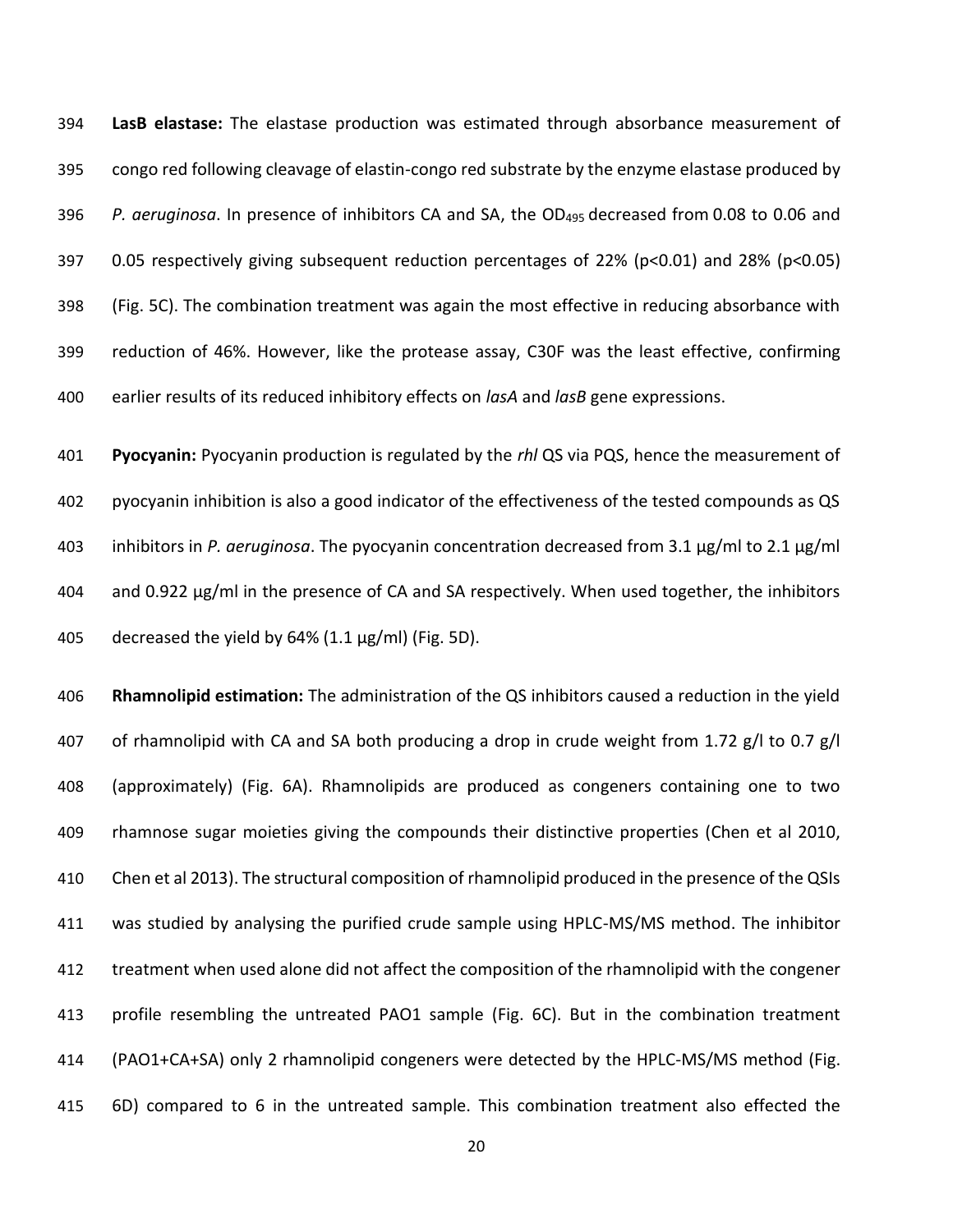maximum reduction in the relative amount of rhamnolipid obtained from a 50-ml culture 417 supernatant. The two predominant congeners identified in all the samples were Rha-Rha-C<sub>10</sub>-C<sub>10</sub>  $(m/z 649)$  and Rha-Rha-C<sub>10</sub>-C<sub>12</sub> (m/z 677). The mono-rhamnolipid detected in greatest abundance 419 was Rha- $C_{10}$ - $C_{10}$ . When the MS data for the two common di-rhamnolipid congeners were compared to untreated sample, the combination treatment and CA treatment showed marked differences (Fig. 6B). SA treatment did not show any noticeable difference in relative quantification of the congeners although it resulted in a decrease in crude weight.

- 
- 

# **DISCUSSION**

# **Trans-cinnamaldehyde is more effective than salicylic acid in reducing expression**

## **of QS genes**

 This study is consistent with previous research showing that natural QSIs significantly modulate transcriptional expression of QS regulatory and virulence-associated genes during stationary phase in *P. aeruginosa* PAO1. CA effectively inhibited the expression of both *las* and *rhl* QS systems. Both the regulatory proteins (LasR and RhlR) and the AHL synthases (LasI and RhlI) were significantly repressed with CA. Downregulation of both these QS systems correlated with repression of their virulence associated genes. The exact mechanism of action in unknown for these compounds. Several natural and synthetic antagonists have been described for LasR however the relative instability of LasR::antagonist complexes has limited biochemical characterision *in vitro*. Recently (O'Reilly et al 2018) used potent agonists rather than known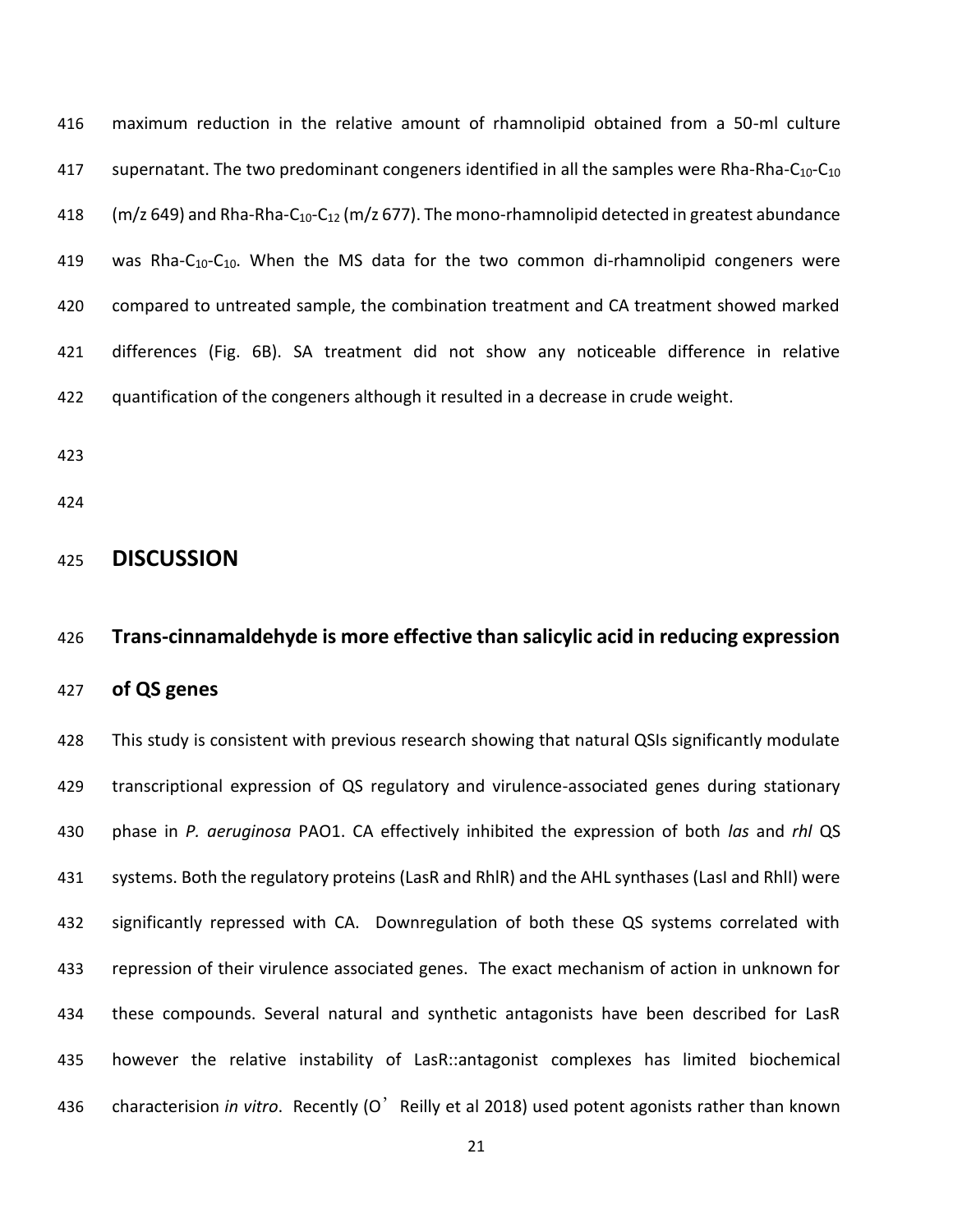antagonists to stabilise LasR *in vitro*. They were able to develop a focused library of agonists based on previous tri-phenyl ligands, resulting in several new LasR::agonist complexes available in/from the PDB. From these structures O'Reilly et al.(2018) determined an important functional role for a flexible loop in the ligand binding domain (LBD), previously unknown, which upon ligand binding promotes specific conformational changes that seals the ligand binding pocket from solvent and directs the DNA binding domain (DBD) to form a transcriptional activation complex. This suggest a plausible mechanism by which agonists stabilise and antagonists destabilise LasR. These structures provide essential information for the fundamental understanding of how LuxR type receptors bind to their cognate autoinducers.

 We hypothesise that CA and SA act as QS antagonists. Previously, molecular docking studies have suggested CA to interact with the LasI protein (Chang et al 2014). LasI synthase produces 3-oxo- $C_{12}$ -HSL which is the ligand for LasR. RhlI is 47% homologous with LasI (, Chang et al 2014. Gokalsin et al 2017) and a similar mechanism of action is interpreted in AHL production. In general, LuxI synthases catalyzes the transfer of an acyl group bound to acyl carrier protein (ACP) from fatty acid bio- synthesis to S-adenosyl–L-methionine (SAM) (Churchill and Chen 2011) which then undergoes lactonization to form the N-acyl–homoserine lactone. CA is predicated to bind in the 453 SAM binding pocket of LasI, thus preventing SAM binding and subsequent -oxo-C<sub>12</sub>-HSL synthesis, In the absence of AHL, LasR will not dimerize and therefore cannot bind to DNA. These 455 interactions could modulate the QS autoinducer levels. The LasI::3-oxo-C<sub>12</sub>-HSL complex regulates the expression of many downstream genes including *lasI* and *rhlI*. Since we showed CA reduces *lasI* expression and previously CA has shown to reduce signal molecule concentration (Chang et al 2014), we suggest that the intracellular concentration of autoinducer signal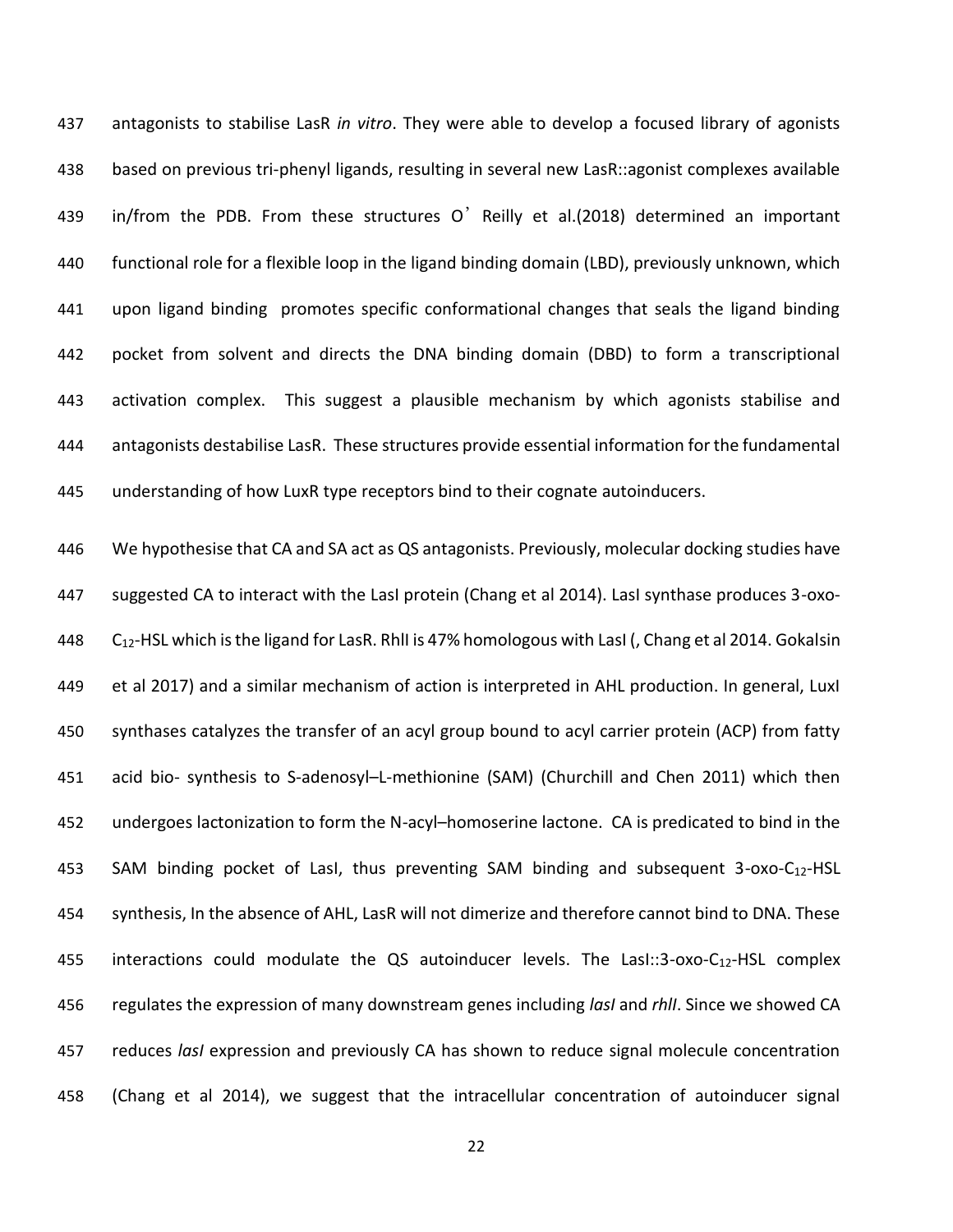molecules was not sufficient to trigger the activation of genes involved with rhamnolipid and protease synthesis as shown in this study.

 To date there is no crystal structure for RhlR, its inherent instability *in vitro* has proven intractable to crystallisation and biochemical characterisation. Based on similarity, mechanistic interpretations of LasR with AHL ligands and inhibitors are expected to extend to RhlR. However, RhlR remains a viable QS target for developing targeted inhibitors, *lasR* mutants are frequently isolated from cystic fibrosis patients suggesting the redundancy of LasR as a master regulatory in chronic CF infections (Feltner et al 2016).

 The reductions in *lasRI* and *rhlRI* expressions from CA treatments were correlated by assessing the activity of *las* regulated elastase and protease and *rhl* regulated pyocyanin and rhamnolipid productions. CA at sub-inhibitory concentrations caused a significant decrease in elastase (22%) and protease (65%) activities. Pyocyanin, which is a good indicator of *rhlI* inhibition (Chang et al 2014), showed a decrease of 32% with CA. These reductions were comparable to other findings with cinnamaldehyde as QSI in the literature (Brackman et al 2008, Brackman 2011). Although CA was not able to abolish rhamnolipid production, the treatment caused a decrease in 474 rhamnolipid yield with the two main di-rhamnolipid congeners Rha-Rha-C<sub>10</sub>-C<sub>10</sub> and Rha-Rha-C<sub>10</sub>-  $C_{12}$  levels reduced by 59% and 34% respectively compared to that of untreated cells. The inhibition at post-translational levels of these virulence factors complemented the RT-qPCR data from this study where we observed significant reductions in *lasA*, *lasB*, *rhlA*, *rhlB* and *rhlC* expressions following CA treatment.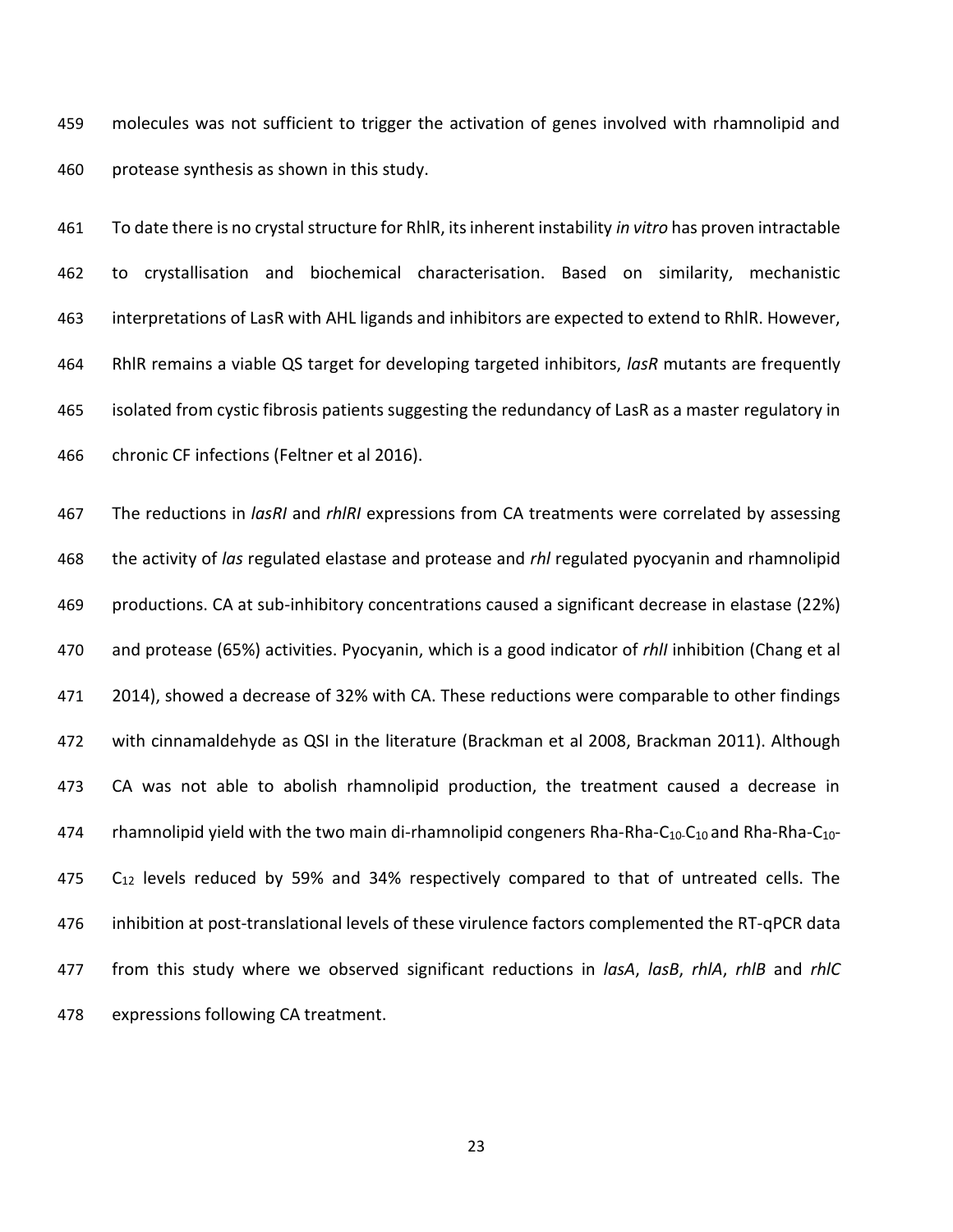SA unlike CA did not produce the same level of inhibition on the transcriptional profiles of the *lasRI* and *rhlRII* genes with 2-4-fold reduction in mRNA levels being observed in the treated 481 samples compared to untreated controls. The binding affinity of SA to the LasR protein (Yang et 482 al 2009) possibly promoted conformational changes in the LasR-(3-oxo-C<sub>12</sub>-HSL) complex thereby causing a reduced expression of downstream genes. Due to the QS hierarchical arrangement, *rhlR* expression can be regulated by *lasR*, hence the highest inhibition in QS regulatory expression with SA was seen in *rhlR*. This was in agreement with a previously reported study where SA was shown to reduce *rhlR* expression in *P. aeruginosa* (Yang et al 2009). The decreased expression in *las* QS genes consequently repressed *lasA* and *lasB* levels supporting the findings of Prithiviraj et al. (2005) using SA. Since SA did not lead to an inhibitory effect on the overall *rhl* regulon, significant downregulation was not observed in the *rhlB* and *rhlC* genes. El-Mowafy et al. (2014) reported SA rich aspirin could cause significant downregulation in the *lasRI* and *rhlRI* expressions. The findings however do not fully agree with the results from this study. The study with aspirin (El-Mowafy et al 2014) used only one reference gene, *rpoD,* for data normalization along with a higher concentration of the inhibitor thereby giving slightly different results. Although SA did not show a profound effect at the transcriptional level, it seemed to be effective at the translational level. This can be hypothesized from this study considering higher reductions in virulence proteins elastase and protease were observed in the semi-quantitative assays following SA treatment. Reduction of these proteases when *P. aeruginosa* were supplemented with SA had been previously reported in a couple of studies with inhibition ranging between 40-80% (Prithiviraj et al 2005, El-Mowafy et al 2014). The choice of semi-quantitative assay and the selection of growth medium were perhaps responsible for the large inhibitory range being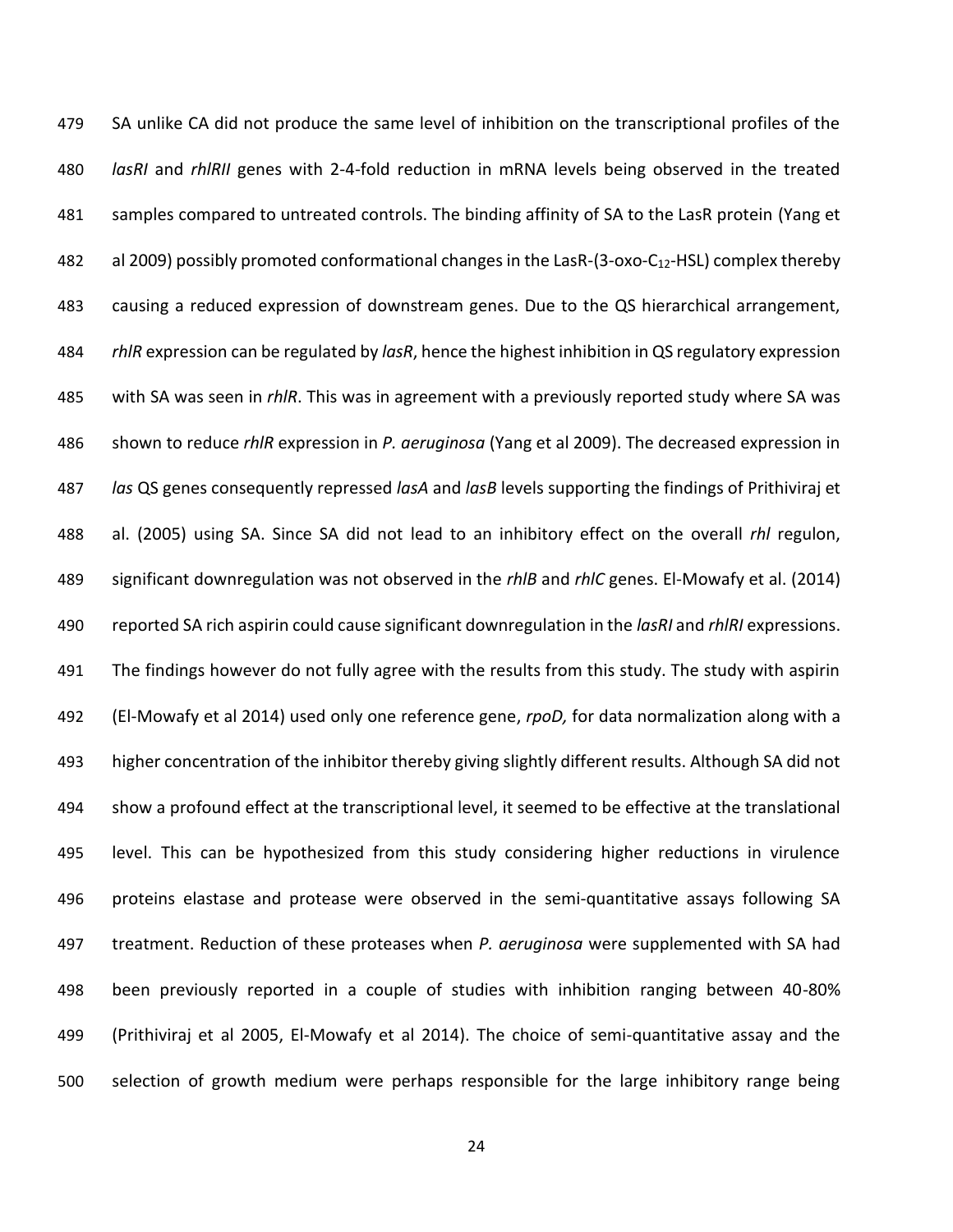observed within the results published in the literature (Duan and Surette 2007). The choice of media is very important as the production of secondary metabolites can be influenced by growth limiting factors present in the medium. However, SA had a negligible effect on the *rhl* controlled rhamnolipid production with HPLC results being similar to the untreated sample. This complemented the qPCR findings where minimal reduction was seen in the rhamnolipid biosynthesis gene expressions. Moreover, the unavailability of the RhlR crystal structure makes it difficult to predict the possible interaction sites for these inhibitors.

# **The combination treatment of CA and SA does not show significant inhibitory**

# **effect on QS gene expressions**

 Having ascertained the potential of CA and SA to repress QS regulated gene expressions and virulence factor production when used separately, the effect of combination treatment was investigated. Even though CA and SA have different QS targets, in the form of LasI and LasR respectively, expression profiles suggested that the combination treatment was not very effective at the transcriptional level. Noticeable downregulation was observed in *rhlR* which subsequently affected the expression of the rhamnolipid genes, further supporting the view that inhibitors targeting transcriptional regulators can be a potential drug target for reducing bacterial virulence. At post-translational level, the combination treatment was successful in reducing the *rhl* regulated production of pyocyanin and rhamnolipid. The HPLC-MS/MS analysis showed negligible presence of rhamnolipids strengthening the idea that the effect of the combination treatment was strongly at the translational level. A computational model study of LuxI/LuxR QS suggested that LuxR competitive inhibitor, unlike LuxR non-competitive inhibitor, can display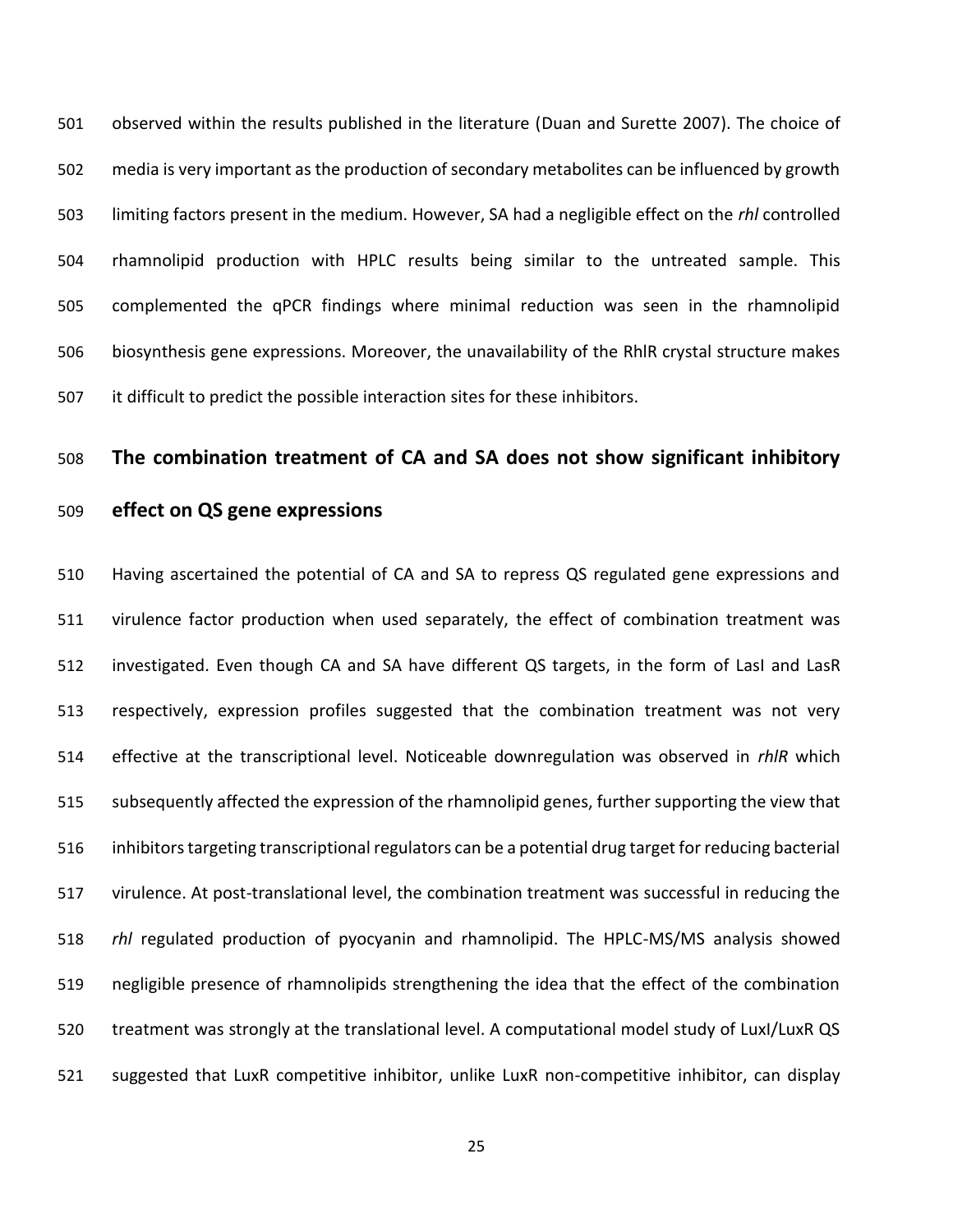antagonistic effects when used in combination with a LuxI inhibitor (Anand et al 2013). Therefore, if an analogy is drawn with SA targeting LasR through competitive inhibition then some of the inhibitory potential of LuxI-type inhibitor CA can be attenuated. However, the mechanism by which this could happen is not known and was beyond the scope of current work. A better understanding on how the inhibitors bind to the target proteins will help to elucidate the lower inhibitory effects observed at expression levels with the combination treatment especially when we consider that significant downregulation was observed with CA alone.

 With antibiotics fast losing their efficacy, alternative strategies are imperative. The sole use of QS inhibitors is unlikely to completely eradicate the bacterial infection and there would be legitimate concerns around potential toxicity of high concentrations of cinnamaldehyde where maximum permissible levels in foodstuffs have already been determined (Shreaz et al 2016). However, since the inhibitors reduce the virulence phenotypes and weaken the bacterial biofilms, this would allow the host innate immunity and externally administered antimicrobial compounds to function more effectively. Synergistic enhancement of antibiotics by administration of sub-inhibitory quorum quenching compounds is a potentially exciting future development but little is known about such effects at the molecular level. Our system provides a suitable model system for future studies aimed at elucidating these mechanisms and should contribute to extending the useable life span of current drugs.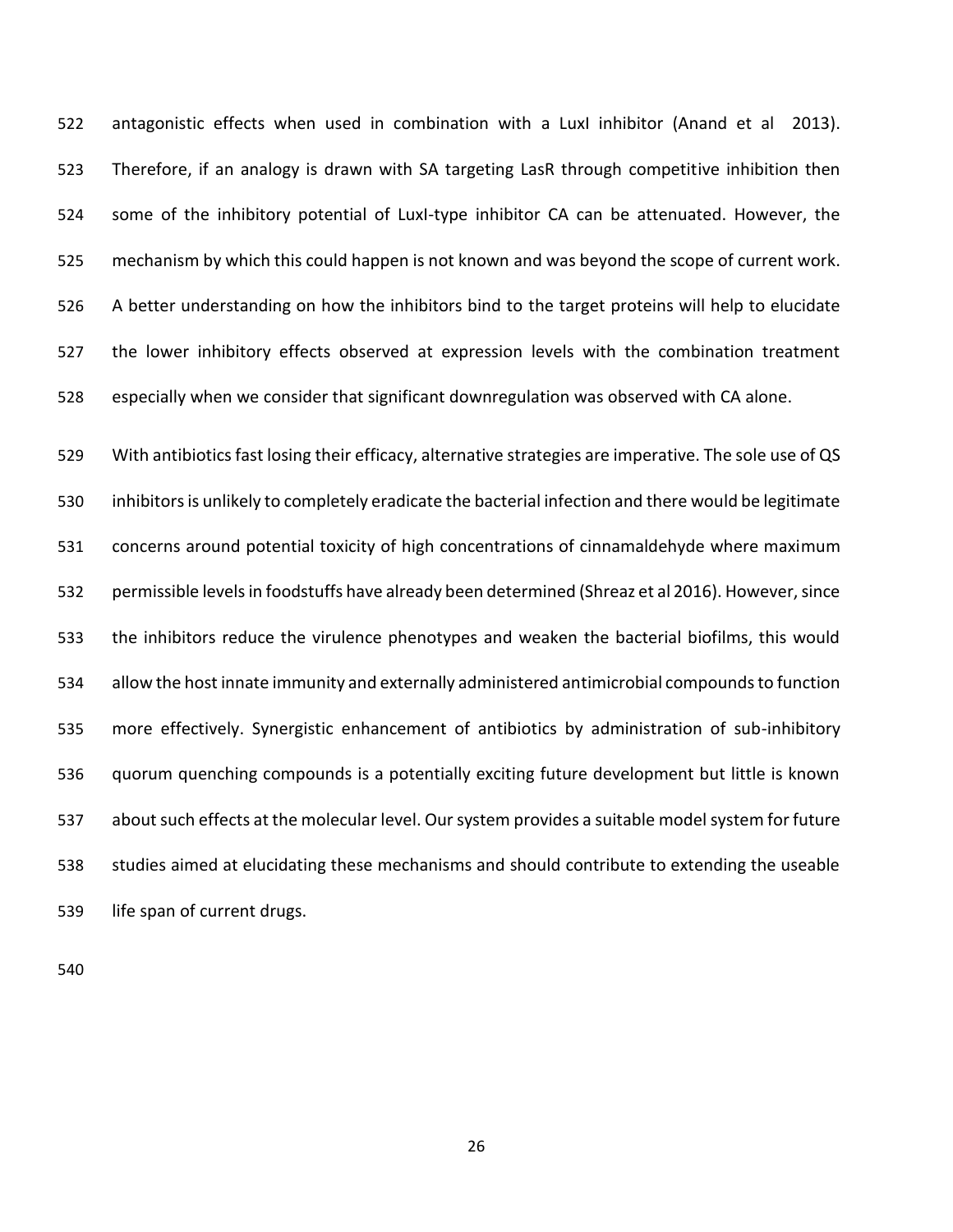# **ACKNOWLEDGEMENTS**

- This work was supported by Ulster University, Northern Ireland through a Vice Chancellor's
- Research Scholarship studentship to SAKS Ahmed.

# **COMPLIANCE WITH ETHICAL STANDARDS**

- Funding: This work was supported by Ulster University, Northern Ireland through a Vice
- Chancellor's Research Scholarship studentship to SAKS Ahmed.
- Conflict of Interest: All 6 authors declare that they have no conflict on interest with regard to the
- study reported in this manuscript.
- Ethical approval: This article does not contain any studies with human participants or animals
- performed by any of the authors.
- 

# **REFERENCES**

- Aghazadeh M, Hojabri Z, Mahdian R, Nahaei MR, Rahmati M, Hojabri T, Pirzadeh T, Pajand O.
- (2014). Role of efflux pumps: MexAB-OprM and MexXY(-OprA), AmpC cephalosporinase and
- OprD porin in non-metallo-β-lactamase producing *Pseudomonas aeruginosa* isolated from
- cystic fibrosis and burn patients. Infect Genet Evol 24:187–192.
- Anand R, Rai N, Thattai M. (2013). Interactions among quorum sensing inhibitors. PLoS One 8:e2254.
- Andersen CL, Jensen JL, Ørntoft TF. (2004). Normalization of real-time quantitative reverse
- transcription-PCR data: A model-based variance estimation approach to identify genes suited
- for normalization, applied to bladder and colon cancer data sets. Cancer Res 64:5245–5250.
- Anwar H, Costerton JW. (1990). Enhanced activity of combination of tobramycin and piperacillin
- for eradication of sessile biofilm cells of *Pseudomonas aeruginosa*. Antimicrob Agents
- Chemother 34:1666–1671.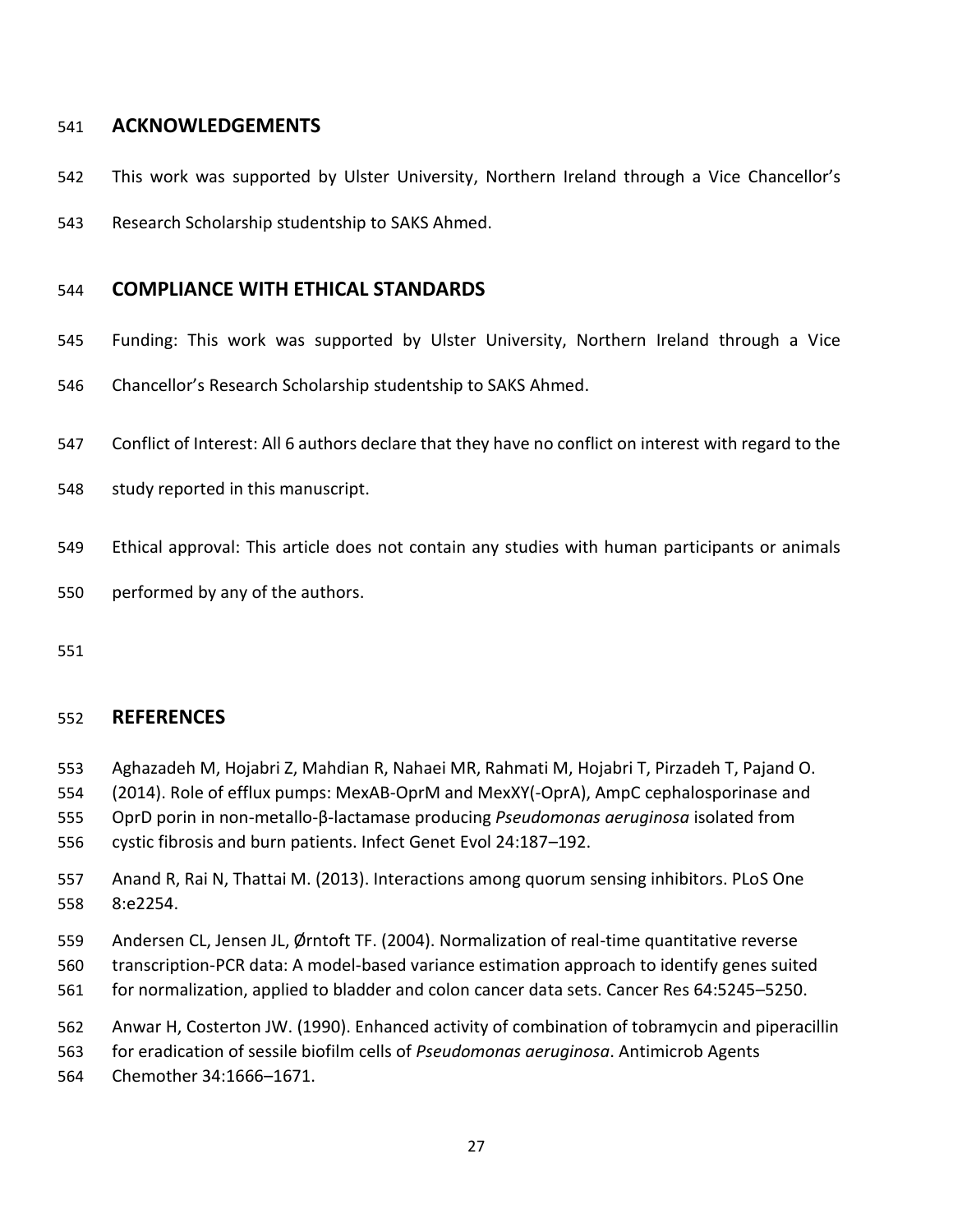- Bottomley MJ, Muraglia E, Bazzo R, Carfì A. (2007). Molecular insights into quorum sensing in
- the human pathogen *Pseudomonas aeruginosa* from the structure of the virulence regulator
- LasR bound to its autoinducer. J Biol Chem 282:13592–13600.
- Brackman G, Defoirdt T, Miyamoto C, Bossier P, Van Calenbergh S, Nelis H, Coenye T. (2008).
- Cinnamaldehyde and cinnamaldehyde derivatives reduce virulence in *Vibrio spp*. by decreasing
- the DNA-binding activity of the quorum sensing response regulator LuxR. BMC Microbiol 8:149-
- 162.
- Brackman G, Celen S, Hillaert U, van Calenbergh S, Cos P, Maes L, Nelis HJ, Coenye T. (2011).
- Structure-activity relationship of cinnamaldehyde analogs as inhibitors of AI-2 based quorum sensing and their effect on virulence of *Vibrio spp*. PLoS One 6:e16084.
- Brown MRW, Allison DG, Gilbert P. (1988). Resistance of bacterial biofilms to antibiotics a
- growth-rate related effect? J Antimicrob Chemother 22:777–780.
- Chang CY, Krishnan T, Wang H, Chen Y, Yin WF, Chong YM, Tan LY, Chong TM, Chan KG. (2014).
- Non-antibiotic quorum sensing inhibitors acting against N-acyl homoserine lactone synthase as druggable target. Sci Rep 4.
- Chen M, Dong C, Penfold J, Thomas RK, Smyth TJP, Perfumo A, Marchant R, Banat IM,
- Stevenson P, Parry A, Tucker I, Grillo I. (2013). Influence of calcium ions on rhamnolipid and
- rhamnolipid/anionic surfactant adsorption and self-assembly. Langmuir 29:3912–3923.
- Chen ML, Penfold J, Thomas RK, Smyth TJP, Perfumo A, Marchant R, Banat IM, Stevenson P,
- Parry A, Tucker I, Grillo I. (2010). Solution self-assembly and adsorption at the air-water
- interface of the monorhamnose and dirhamnose rhamnolipids and their mixtures. Langmuir 26:18281–18292.
- Duan K, Surette MG. (2007). Environmental regulation *of Pseudomonas aeruginosa* PAO1 Las and Rhl quorum-sensing systems. J Bacteriol 189:4827–4836
- El-Mowafy SA, Abd El Galil KH, El-Messery SM, Shaaban MI. (2014). Aspirin is an efficient
- inhibitor of quorum sensing, virulence and toxins in *Pseudomonas aeruginosa*. Microb Pathog 74:25–32.
- Elshikh M, Ahmed S, Funston S, Dunlop P, McGaw M, Marchant R, Banat IM. (2016). Resazurin-
- based 96-well plate microdilution method for the determination of minimum inhibitory
- concentration of biosurfactants. Biotechnol Lett 38:1015–1019.
- Essar DW, Eberly L, Hadero A, Crawford IP. (1990). Identification and characterization of genes
- for a second anthranilate synthase in *Pseudomonas aeruginosa*: Interchangeability of the two
- anthranilate synthase and evolutionary implications. J Bacteriol 172:884–900.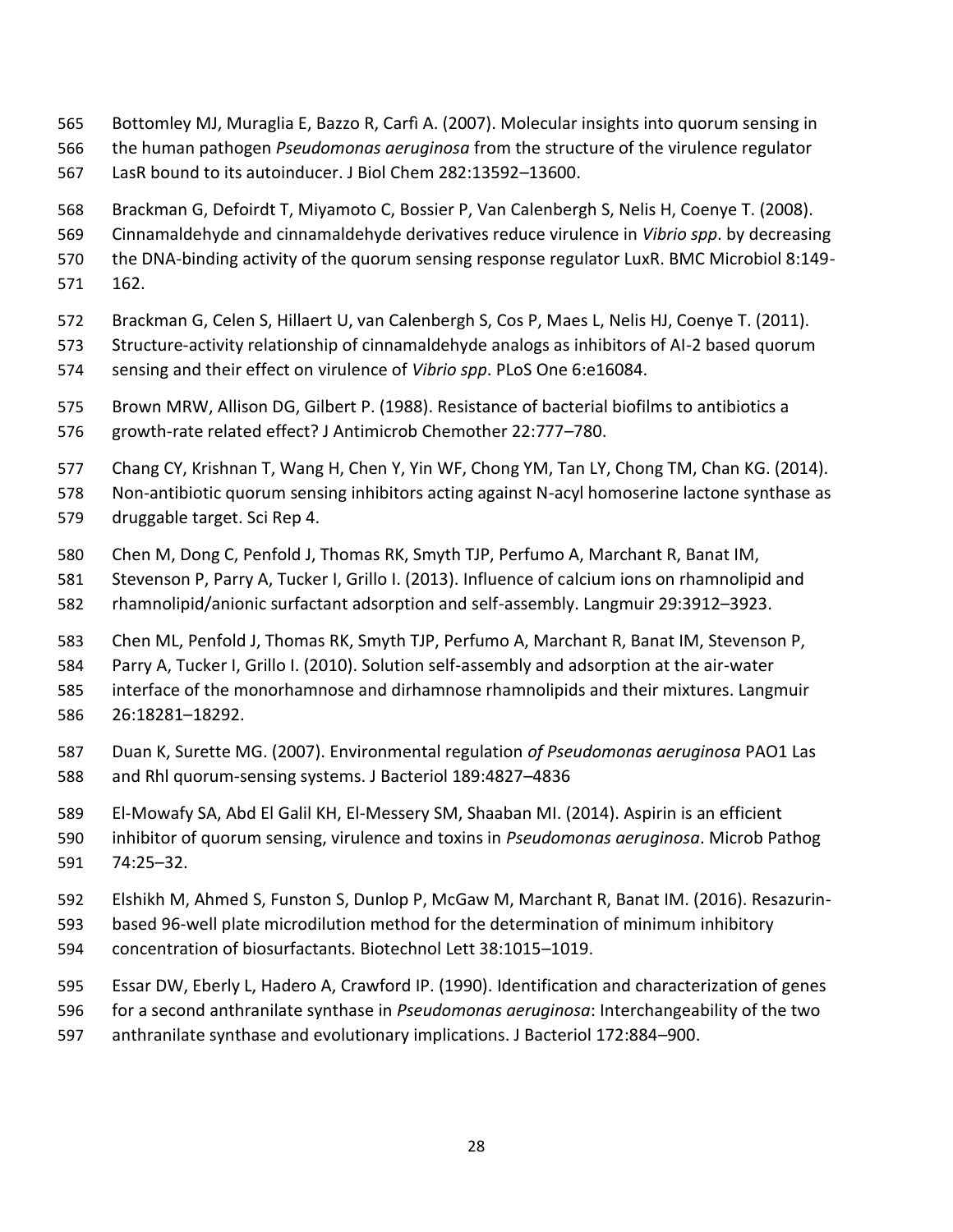- Fu W, Xie W, Zhang Z, Wang S, Wu Q, Liu Y, Zhou X, Zhou X, Zhang Y. (2013). Exploring valid
- reference genes for quantitative real-time PCR analysis in *Plutella xylostella* (*Lepidoptera: Plutellidae*). Int J Biol Sci 9:792–802.
- Gellatly SL, Hancock REW. (2013). *Pseudomonas aeruginosa*: New insights into pathogenesis and host defenses. Pathog Dis 67:159–173.
- Gökalsın B, Aksoydan B, Erman B, Sesal NC. (2017). Reducing virulence and biofilm of
- *Pseudomonas aeruginosa* by potential quorum sensing inhibitor carotenoid: zeaxanthin. Microb Ecol 74:466–473.
- Gould TA, Schweizer HP, Churchill MEA. (2004). Structure of the *Pseudomonas aeruginosa* acyl-homoserinelactone synthase LasI. Mol Microbiol 53:1135–1146.
- Gupta P, Chhibber S, Harjai K. (2015). Efficacy of purified lactonase and ciprofloxacin in
- preventing systemic spread of *Pseudomonas aeruginosa* in murine burn wound model. Burns 41:153–162.
- Hentzer M, Wu H, Andersen JB, Riedel K, Rasmussen TB, Bagge N, Kumar N, Schembri MA, Song
- Z, Kristoffersen P, Manefield M, Costerton JW, Molin S, Eberl L, Steinberg P, Kjelleberg S, Høiby
- N, Givskov M. (2003). Attenuation of *Pseudomonas aeruginosa* virulence by quorum sensing
- inhibitors. EMBO J 22:3803–3815.
- Hossain MA, Lee SJ, Park NH, Mechesso AF, Birhanu BT, Kang J, Reza MA, Suh JW, Park SC.
- (2017). Impact of phenolic compounds in the acyl homoserine lactone-mediated quorum
- sensing regulatory pathways. Sci Rep 7.
- Jayelakshmi H, Omanakuttan A, Pandurangan N, Vargis VS, Maneesh M, Nair BG, Kumar GB.
- (2016). Clove bud oil reduces kynurenine and inhibits pqsA gene expression in *P. aeruginosa*.
- Appl Microbiol Biotechnol 100:3681–3692.
- Jefferson KK, Goldmann DA, Pier GB. (2005). Use of confocal microscopy to analyze the rate of
- vancomycin penetration through *Staphylococcus aureus* biofilms. Antimicrob Agents
- Chemother 49:2467–2473.
- Kalia M, Yadav VK, Singh PK, Sharma D, Narvi SS, Agarwal V. (2018). Exploring the impact of
- parthenolide as anti-quorum sensing and anti-biofilm agent against *Pseudomonas aeruginosa.* Life Sci 199:96–103.
- Kalia VC. (2013). Quorum sensing inhibitors: An overview. Biotechnol Adv 32:224-245.
- Kim HS, Lee SH, Byun Y, Park HD. (2015). 6-Gingerol reduces *Pseudomonas aeruginosa* biofilm
- formation and virulence via quorum sensing inhibition. Sci Rep 5.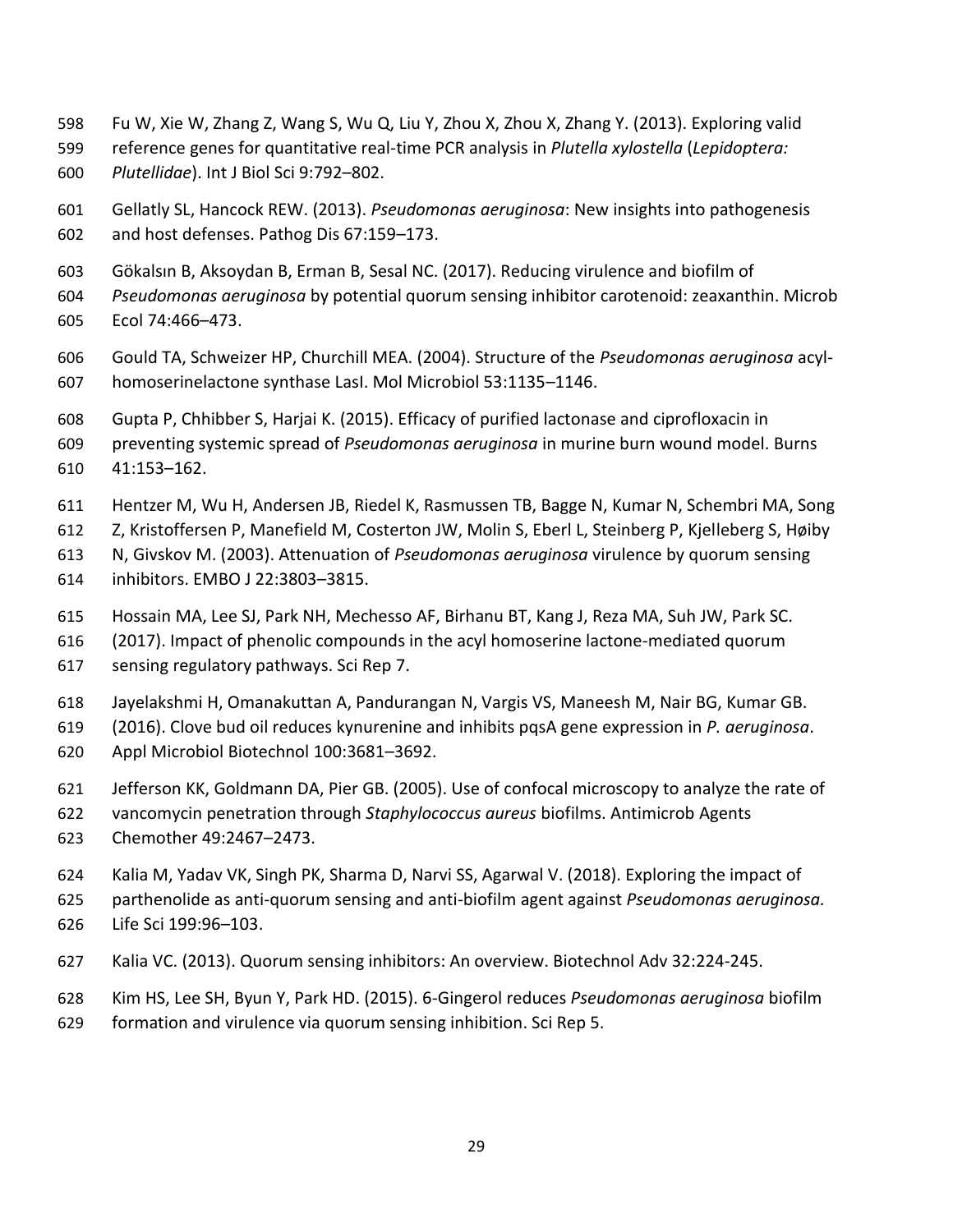- Kisch JM arti., Utpatel C, Hilterhaus L, Streit WR, Liese A. (2014). *Pseudomonas aeruginosa*
- biofilm growth inhibition on medical plastic materials by immobilized esterases and acylase.
- Chembiochem 15:1911–1919.
- Lee J, Zhang L. (2014). The hierarchy quorum sensing network in *Pseudomonas aeruginosa*. Protein Cell 6:26–41.
- López-Causapé C, Sommer LM, Cabot G, Rubio R, Ocampo-Sosa AA, Johansen HK, Figuerola J,
- Cantón R, Kidd TJ, Molin S, Oliver A. (2017). Evolution of the *Pseudomonas aeruginosa*
- mutational resistome in an international Cystic Fibrosis clone. Sci Rep 7.
- Luna RA, Millecker LA, Webb CR, Mason SK, Whaley EM, Starke JR, Hiatt PW, Versalovic J.
- (2013). Molecular epidemiological surveillance of multidrug-resistant *Pseudomonas aeruginosa*
- in a pediatric population of patients with Cystic Fibrosis and determination of risk factors for
- infection with the Houston-1 strain. J Clin Microbiol 51:1237-1240.
- Luo J, Dong B, Wang K, Cai S, Liu T, Cheng X, Lei D, Chen Y, Li Y, Kong J, Chen Y. (2017). Baicalin
- inhibits biofilm formation, attenuates the quorum sensing-controlled virulence and enhances
- *Pseudomonas aeruginosa* clearance in a mouse peritoneal implant infection model. PLoS One 12: e0176883
- 
- Morohoshi T, Someya N, Ikeda T. (2009). Novel N-acylhomoserine lactone-degrading bacteria
- isolated from the leaf surface of *Solanum tuberosum* and their quorum-quenching properties. Biosci Biotechnol Biochem 73:2124–7
- Musthafa KS, Ravi AV, Annapoorani A, Packiavathy ISV, Pandian SK. (2010). Evaluation of anti-
- quorum-sensing activity of edible plants and fruits through inhibition of the n-acyl-homoserine
- lactone system in *Chromobacterium violaceum* and *Pseudomonas aeruginosa*. Chemotherapy
- 56:333–339.
- O'Toole GA. (2011). Microtiter dish biofilm formation assay. J Vis Exp. (47), e2437.
- Ouyang J, Sun F, Feng W, Sun Y, Qiu X, Xiong L, Liu Y, Chen Y. (2016). Quercetin is an effective
- inhibitor of quorum sensing, biofilm formation and virulence factors in *Pseudomonas*
- *aeruginosa*. J Appl Microbiol 120:966–974.
- Papenfort K, Bassler BL. (2016). Quorum sensing signal-response systems in Gram-negative bacteria. Nat Rev Microbiol 14:576-588.
- Patel SJ, Oliveira AP, Zhou JJ, Alba L, Furuya EY, Weisenberg SA, Jia H, Clock SA, Kubin CJ, Jenkins
- SG, Schuetz AN, Behta M, Della-Latta P, Whittier S, Rhee K, Saiman L. (2014). Risk factors and
- outcomes of infections caused by extremely drug-resistant gram-negative bacilli in patients
- hospitalized in intensive care units. Am J Infect Control 42:626–631.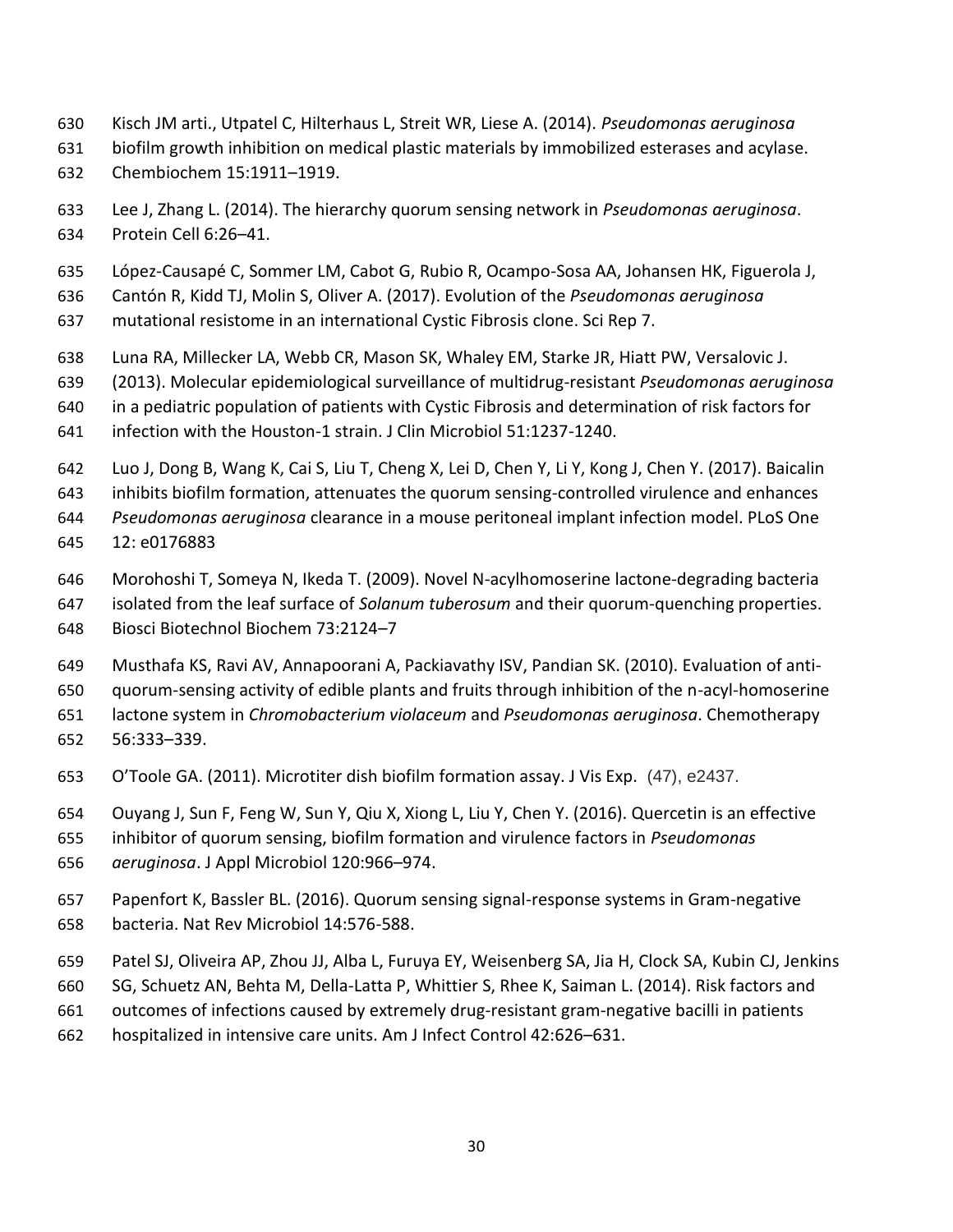- Pfaffl MW, Tichopad A, Prgomet C, Neuvians TP. (2004). Determination of stable housekeeping
- genes, differentially regulated target genes and sample integrity: BestKeeper--Excel-based tool using pair-wise correlations. Biotechnol Lett 26:509–15.
- Prithiviraj B, Bais HP, Weir T, Suresh B, Najarro EH, Dayakar B V., Schweizer HP, Vivanco JM.
- (2005). Down regulation of virulence factors of *Pseudomonas aeruginosa* by salicylic acid
- attenuates its virulence on *Arabidopsis thaliana* and *Caenorhabditis elegans*. Infect Immun
- 73:5319–5328.
- Rasmussen R. (2001). Quantification on the LightCycler, p. 21–34. In Rapid Cycle Real-Time PCR.
- Scott M, Hwa T. (2011). Bacterial growth laws and their applications. Curr Opin Biotechnol 22:559-565.
- Shreaz S, Wani WA , Behbehani JM , Raja V, Irshad M, Karched, M, Ali I, Siddiqi WA, Hun LT.
- (2016). Cinnamaldehyde and its derivatives, a novel class of antifungal agents.
- Fitoterapia 112: 116-131
- Skindersoe ME, Alhede M, Phipps R, Yang L, Jensen PO, Rasmussen TB, Bjarnsholt T, Tolker-
- Nielsen T, Høiby N, Givskov M. (2008). Effects of antibiotics on quorum sensing in *Pseudomonas*
- *aeruginosa*. Antimicrob Agents Chemother 52:3648–3663.
- Smyth TJP, Perfumo A, Marchant R, Banat IM. (2010). Isolation and Analysis of Low Molecular
- Weight Microbial Glycolipids, p. 3706–3723. In Handbook of Hydrocarbon and Lipid
- Microbiology.
- Sousa A, Pereira M. (2014). *Pseudomonas aeruginosa* diversification during infection development in Cystic Fibrosis lungs—A Review. Pathogens 3:680–703.
- Stover CK, Pham XQ, Erwin AL, Mizoguchi SD, Warrener P, Hickey MJ, Brinkman FSL, Hufnagle
- WO, Kowallk DJ, Lagrou M, Garber RL, Goltry L, Tolentino E, Westbrock-Wadman S, Yuan Y,
- Brody LL, Coulter SN, Folger KR, Kas A, Larbig K, Lim R, Smith K, Spencer D, Wong GKS, Wu Z,
- Paulsen IT, Relzer J, Saler MH, Hancock REW, Lory S, Olson M V. (2000). Complete genome
- sequence of *Pseudomonas aeruginosa* PAO1, an opportunistic pathogen. Nature 406:959–964.
- Wagner VE, Bushnell D, Passador L, Brooks AI, Iglewski BH. (2003). Microarray analysis of
- *Pseudomonas aeruginosa* quorum sensing regulons: Effects of growth phase and environment. J Bacteriol 185:2080-2095.
- Valderrey AD, Pozuelo MJ, Jimenez PA, Macia MD, Oliver A, Rotger R. (2010). Chronic
- colonization by *Pseudomonas aeruginosa* of patients with obstructive lung diseases: cystic
- fibrosis, bronchiectasis, and chronic obstructive pulmonary disease. Diagn Microbiol Infect Dis
- 68:20–27.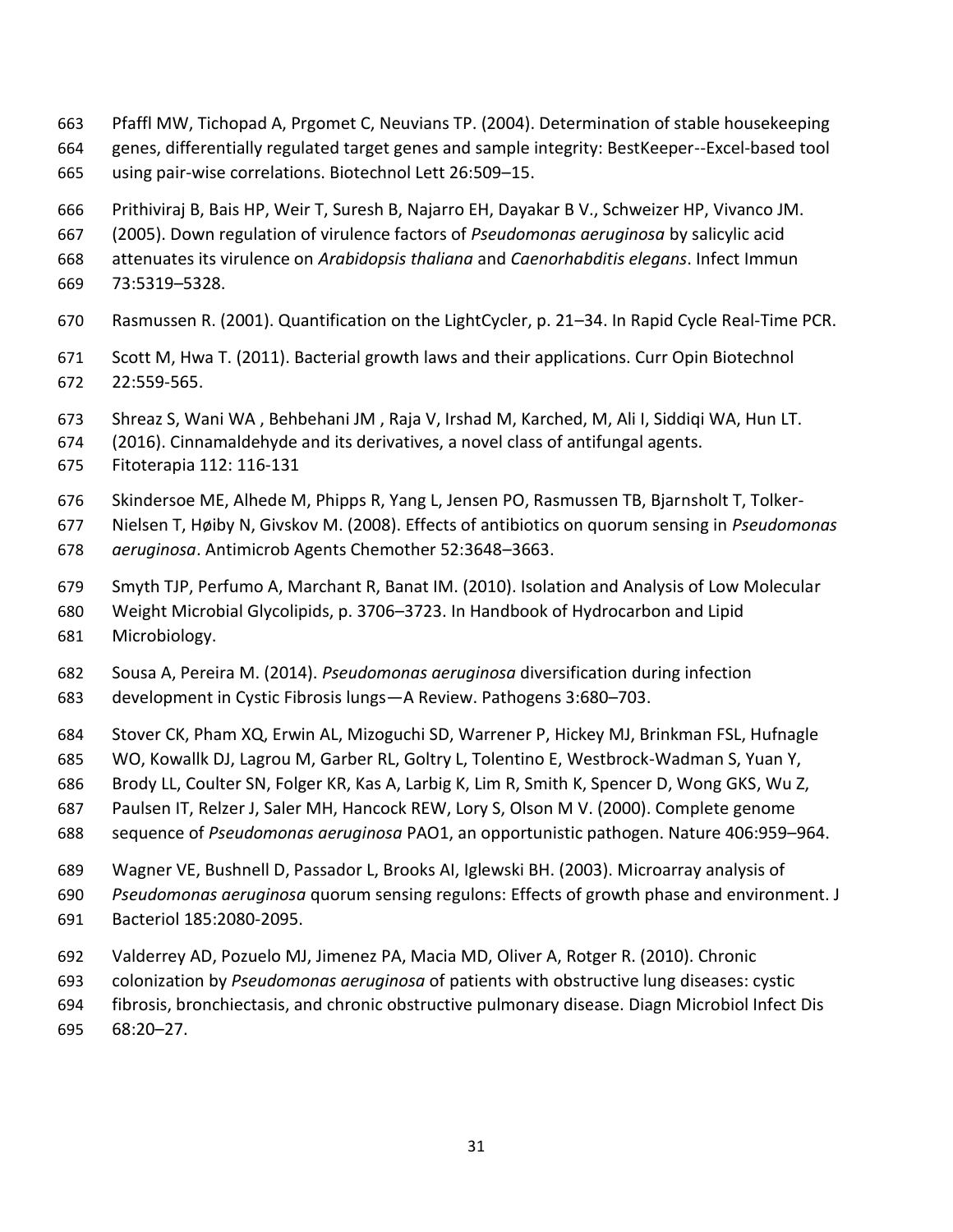- Vandesompele J, De Preter K, Pattyn ilip, Poppe B, Van Roy N, De Paepe A, Speleman rank.
- (2002). Accurate normalization of real-time quantitative RT-PCR data by geometric averaging of multiple internal control genes. Genome Biol 3:34–1.
- Werner E, Roe F, Bugnicourt A, Franklin MJ, Heydorn A, Molin S, Pitts B, Stewart PS. (2004).
- Stratified growth in *Pseudomonas aeruginosa* biofilms. Appl Environ Microbiol 70:6188–6196.
- Wu H, Song Z, Hentzer M, Andersen JB, Molin S, Givskov M, Høiby N. (2004). Synthetic
- furanones inhibit quorum-sensing and enhance bacterial clearance in *Pseudomonas aeruginosa*
- lung infection in mice. J Antimicrob Chemother 53:1054–1061.
- Yang L, Rybtke MT, Jakobsen TH, Hentzer M, Bjarnsholt T, Givskov M, Tolker-Nielsen T. (2009).
- Computer-aided identification of recognized drugs as *Pseudomonas aeruginosa* quorum-sensing inhibitors. Antimicrob Agents Chemother 53:2432–2443.
- Zhang Y, Miller RM. (1992). Enhanced octadecane dispersion and biodegradation by a
- Pseudomonas rhamnolipid surfactant (biosurfactant). Appl Environ Microbiol 58:3276–3282.
-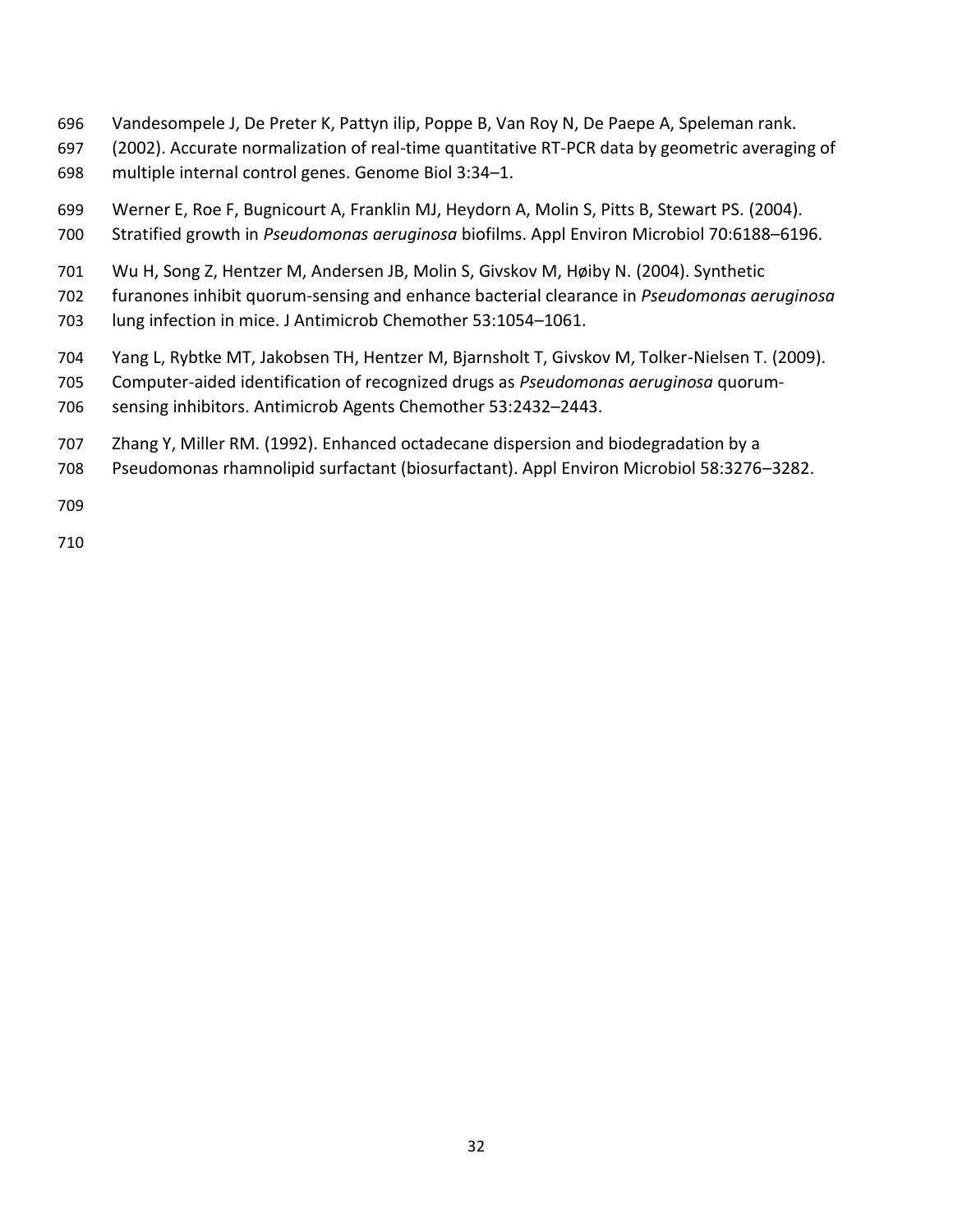- **Figure 1** *Las* **and** *rhl* **QS regulatory genes in** *P. aeruginosa* **PAO1 are differentially expressed in a cell density dependent manner**.
- (A) Growth of *P.* aeruginosa in phosphate limited media (PPGAS). (B) Transcriptional expression of QS regulatory genes *lasR, lasI, rhlR* and *rhlI*. Expression levels were quantified by RT-qPCR, relative mRNA levels for target genes were normalised to the geometric mean of two reference genes (*rpoD* and *proC*) and values plotted are the mean calibrator normalised ratios to log phase 717 (6h). Vertical bars represent S.D± (n=3). Data was analysed using one-way ANOVA followed by Dunnett's Multiple Comparison test (\*\*p<0.01, \*\*\*p<0.001).
- 

# **Figure 2 QS regulated virulence associated genes are highly expressed in stationary phase in** *P. aeruginosa* **PAO1.**

- Relative transcript levels of virulence associated rhamnolipid biosynthetic genes (A) *rhlA,* (B) *rhlB*  (C) *rhlC* and exoprotease (D) *lasA* and elastase (E) *lasB*. Relative mRNA levels for target genes were normalised to the geometric mean of two reference genes (*rpoD* and *proC*) and values 725 plotted are the mean calibrator normalised ratios to log phase (6h). Vertical bars represent S.D± (n=3). Data was analysed using one-way ANOVA followed by Dunnett's Multiple Comparison test (\*p<0.05, \*\*p<0.01, \*\*\*p<0.001).
-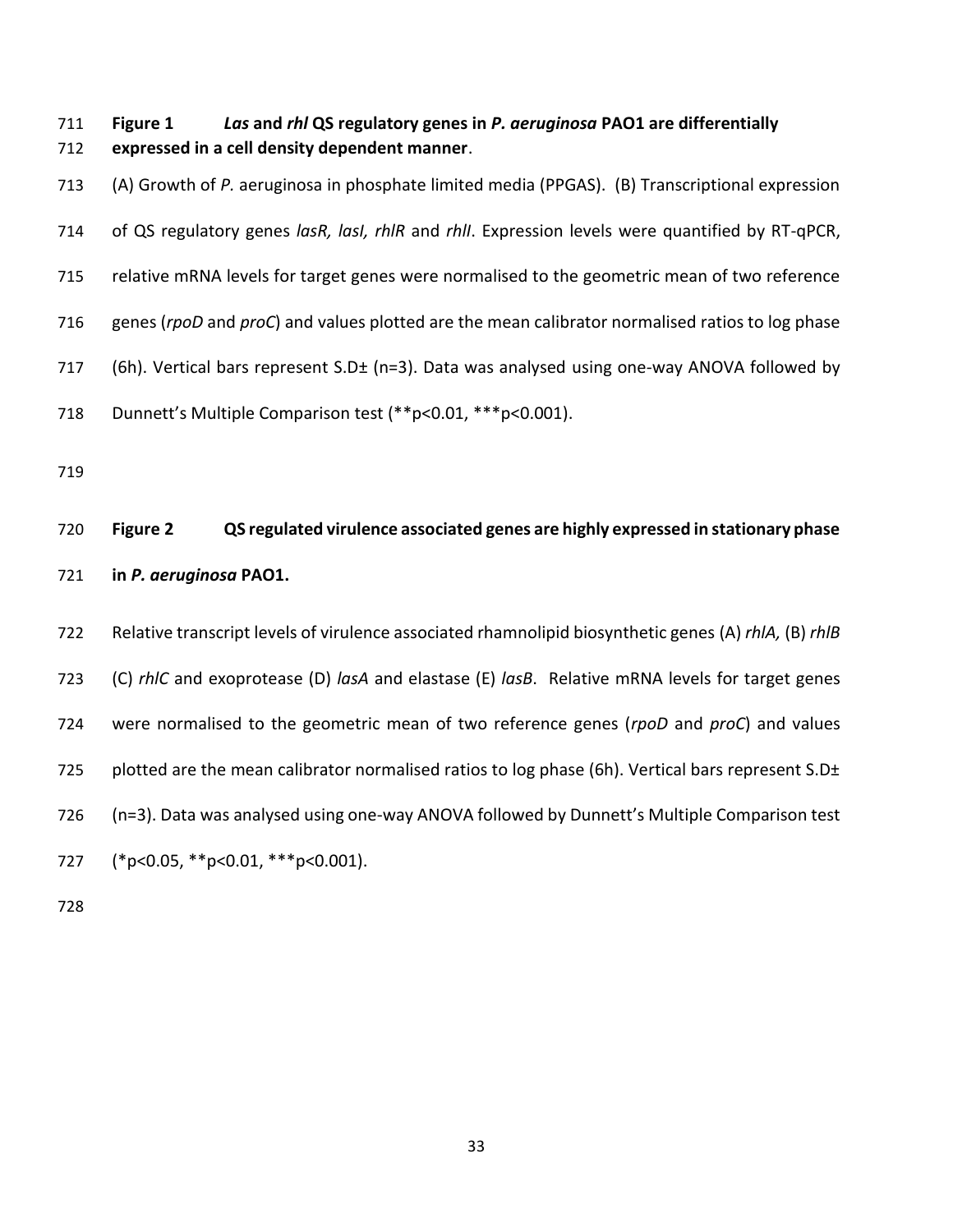# **Figure 3 Quorum Sensing Inhibitors (QSIs) significantly reduce expression of** *las* **and** *rhl*  **QS systems in** *P. aeruginosa*.

 (A) Molecular structure of the natural QSIs used in this study, Salicylic acid (SA), trans cinnamaldehyde (CA) and positive control furanone C30 (C30F). (B) Growth of *P. aeruginosa* with QSIs at sub-MIC concentrations (SA: 3.62 mM, CA: 2.27 mM and C30F: 10 µM). (C) Relative expression of QS regulatory genes *lasR, lasI*, *rhlR* and *rhlI* with combinations of QSI treatments. Relative mRNA levels for target genes were normalised to the geometric mean of two reference genes (*rpoD* and *proC*). Vertical bars represent S.D± (n=3). Data was analysed using two-way ANOVA followed by Bonferroni post-tests (\*\*p<0.01, \*\*\*p<0.001).

# **Figure 4 Trans-cinnamaldehyde (CA) significantly reduces gene expression of virulence associated genes in** *P. aeruginosa* **PAO1**.

 (A) The schematic representation of the genetic location of las and rhl QS systems in P. aeruginosa. Effect of QSIs at the following concentrations of: (B) 2.27 mM CA (C) 3.62 mM SA (D) 2.27 mM CA + 3.62 mM SA and (E) 10 µM C30F on the transcriptional expression of virulence associated genes lasA, lasB, rhlA, rhlB and rhlC in P. aeruginosa PAO1. Gene expression was quantified at 24h for both treated and untreated cells, relative mRNA levels for target genes were normalised to the geometric mean of two reference genes (rpoD and proC). Vertical bars 747 represent S.D± (n=3). Data was analysed using two-way ANOVA followed by Bonferroni post-tests (\*p<0.05, \*\* p<0.01, \*\*\*p<0.001).